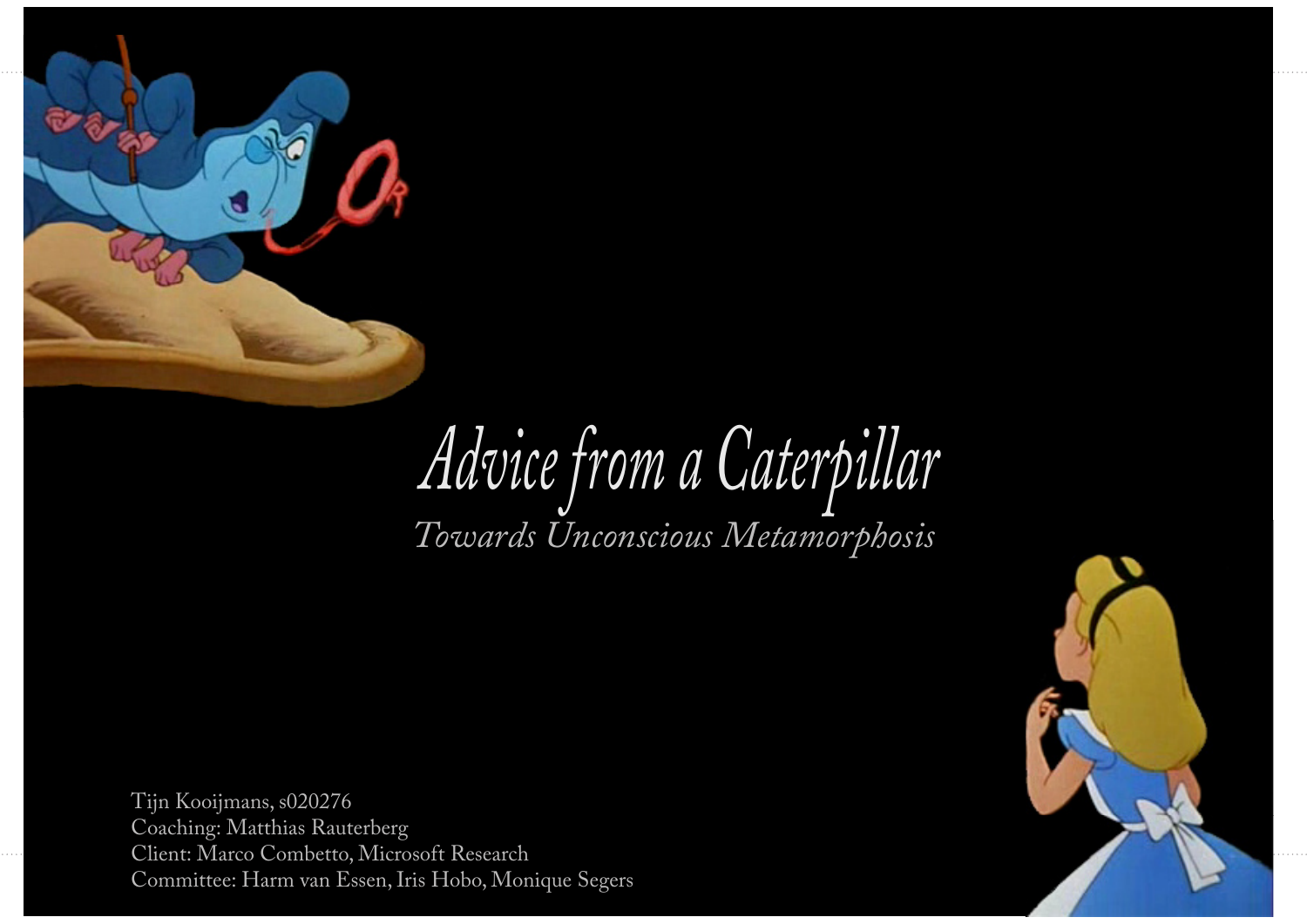## *Abstract*

This project explores an application for a novel direction in human-computer interaction named 'cultural computing', which aims to provide a new medium for cultural translation (Kooijmans and Rauterberg, 2006). More then traditional media such as paintings, books or movies, cultural computing has the potential to offer immersive experiences by using computer-based technologies. The main objective of this project is to create an interactive experience that encourages people to question their self-concept and stimulate unconscious metamorphosis. In Western culture, the self-concept is generally based on conscious perception of the self. The story 'Alice's Adventures in Wonderland', which survived for over centuries, seemed to be a promising narrative to address this issue. An installation will be designed in which the user goes through an interactive experience in the role of Alice and meets a Caterpillar, who questions the participant's whereabouts of his/her self-concept. My individual bachelor project covers the interaction design, implementation and assessment of this installation. I've predicted that the staged experience will have an unconscious effect towards individual metamorphosis. To determine this effect, I employed the 'implicit association test' (IAT) method, which measures changes in a person's implicit self-concept.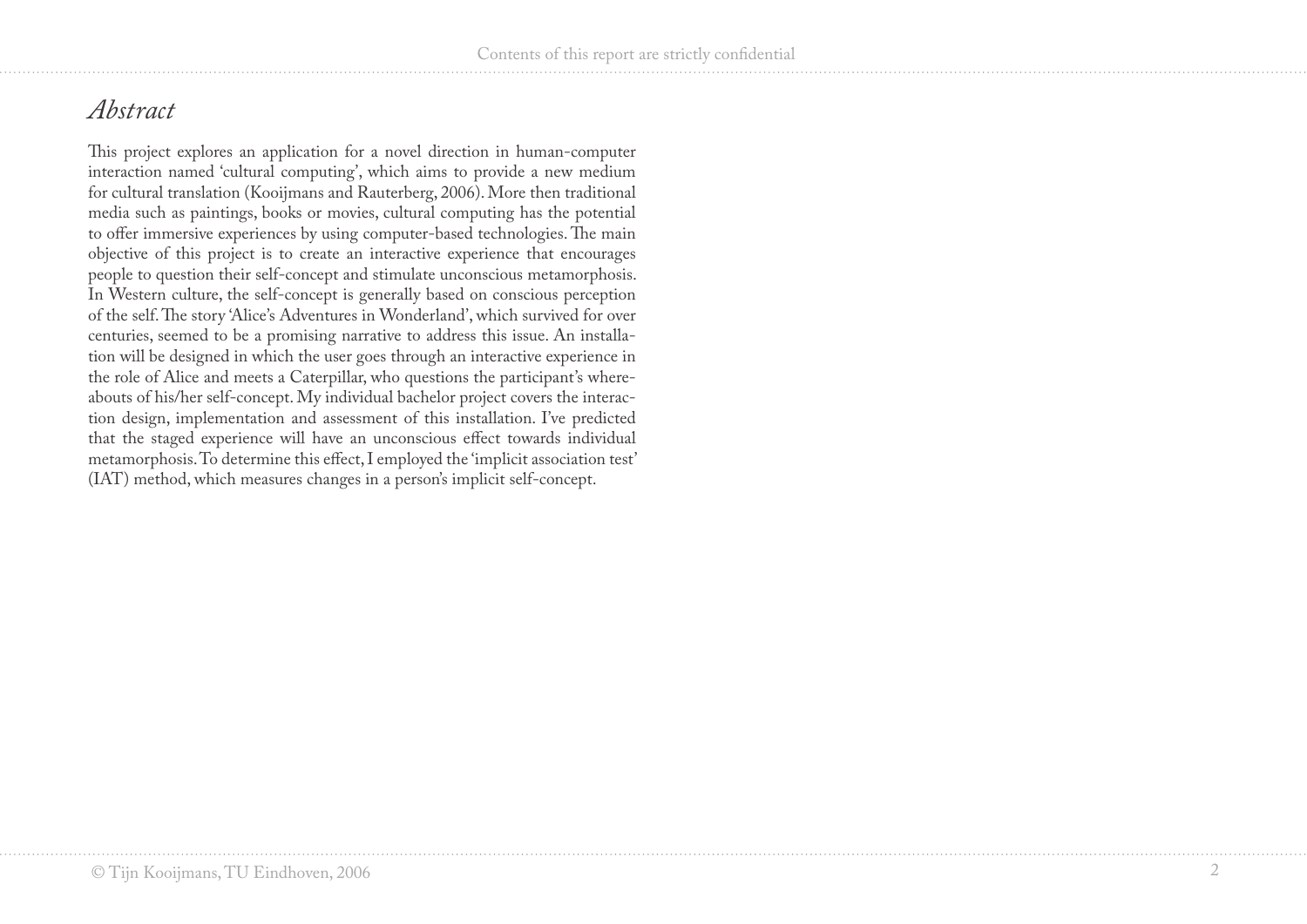| 1                        | Introduction                      | $\overline{\mathcal{A}}$ | 5.5            | <b>Interaction Scenario</b>             | 13 |
|--------------------------|-----------------------------------|--------------------------|----------------|-----------------------------------------|----|
| 1.1                      | <b>Understanding Culture</b>      | 4                        | 6              | Caterpillar Prototype                   | 15 |
| 1.2                      | <b>Cultural Computing</b>         | 4                        | 6.1            | Form and Movement                       | 15 |
| $\overline{2}$           | <b>Related Work</b>               | $\overline{5}$           | 6.2            | Dialog Management                       | 17 |
| 2.1                      | In the 'East'                     | 5                        | 6.3            | Software Framework                      | 17 |
| 2.2                      | In the 'West'                     | $\sqrt{5}$               | $\overline{7}$ | <i>Experience Assessment</i>            | 19 |
| 2.3                      | Contribution to the ALICE project | 6                        | 7.1            | <b>Target Audience</b>                  | 19 |
| $\mathcal{S}$            | The Self                          | 7                        | 7.2            | The Implicit Association Test           | 20 |
| 3.1                      | The Debate around the Self        | $\overline{7}$           | 7.3            | <b>Experimental Setup</b>               | 20 |
| 3.2                      | Knowing the Self                  | 7                        | 7.4            | <b>Experiment Results</b>               | 20 |
| $\overline{\mathcal{A}}$ | The Narrative                     | 9                        | 7.5            | Discussions                             | 20 |
| 4.1                      | Meeting the Caterpillar           | 9                        | 8              | Conclusion                              | 21 |
| 4.2                      | Design Criteria                   | 10                       | 9              | Acknowledgements                        | 21 |
| $\overline{5}$           | <b>Interaction Design</b>         | 11                       | <i>10</i>      | References                              | 22 |
| 5.1                      | How to Achieve Immersion          | 11                       |                |                                         |    |
| 5.2                      | How to Achieve Persuasion         | 11                       |                | Appendices                              |    |
| 5.3                      | The Stage                         | 12                       | Ι              | <b>Contact Information Participants</b> | 24 |
| 5.4                      | The Character                     | 12                       | $\mathbf{I}$   | <b>Interaction Scenario</b>             | 26 |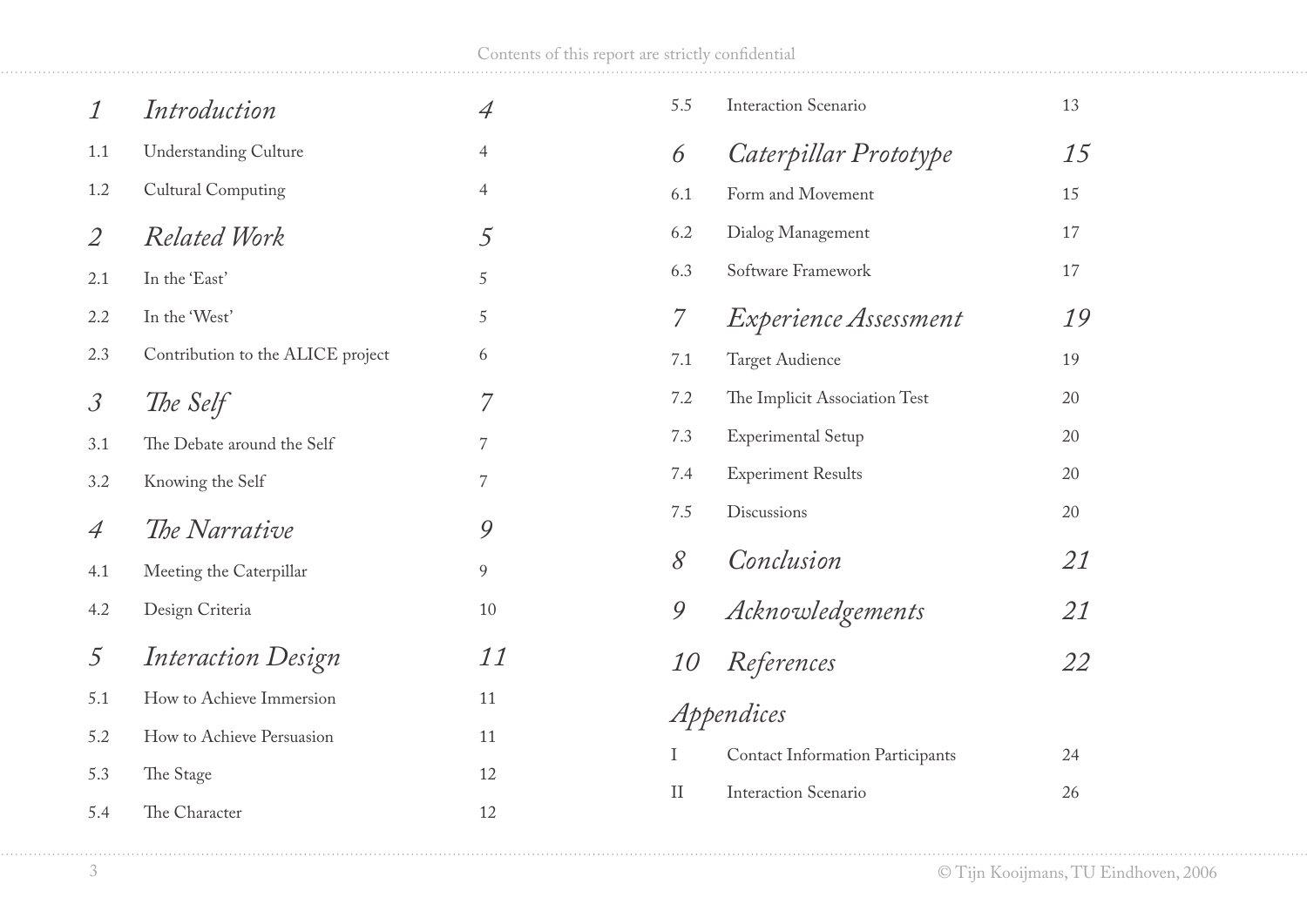# *1 Introduction*

#### *1.1 Understanding Culture*

The word culture (from the Latin "colo, -ere", meaning "to cultivate", "to inhabit" or "to honor") has been defined and used in many ways throughout different contexts. Kroeber and Kluckhohn (1952) compiled a list of more than 200 different definitions of culture in their book "Culture: A Critical Review of Concepts and Definitions". The most popular definition of culture in the field of anthropology is "a complex web of shifting patterns that link people in different locales and that link social formations of different scales"<sup>1</sup>. These patterns can consist of attitudes, norms, values, beliefs, actions, communications, institutions, etc.

To understand the way culture works, it is helpful to make a Cartesian-like split between collective reality on a cultural level and psychological reality on an individual level. I will use a constructivist theory to explain the interrelation of both realities. Dan Sperber (1996) argued that the symbols that construct culture are initiated on the level of the individual and spread in a way that can be explained epidemiologically. This means that contagious ideas that come from the individual are spread like an epidemic until they become a pattern that constructs and maintains the collective reality. The other way around, the individual reality of a person in a social context is shaped and maintained by this collective reality through socialization (Kitayama et al., 1997). This is describes for example how religion is established; some influential people adopted a certain world-view and spread this amongst the people.

## *1.2 Cultural Computing*

Recently, developments in the field of Human Computer Interaction (HCI) have opened up a new direction for the application of computer technology. After the introduction of personal computing, cooperative computing and social computing, a new paradigm for HCI named cultural computing has emerged (Rauterberg, 2006). Cultural computing is based on what is called Kansei Mediated Interaction (Nakatsu, Rauterberg & Salem, 2006). Kansei Mediation is a form of multimedia communication that carries non-verbal, emotional and Kansei information (e.g., unconscious communication).

In the first application of cultural computing, Tosa et al. defined cultural computing as cultural translation that uses scientific methods to represent essential aspects of culture (Tosa et al., 2005). These scientific methods, such as artificial intelligence and mixed realities can give a person the sense of entering and participating in a different world. More than paintings or books, which are rather passive media for cultural translation, this has the potential of facilitating rich and immersive experiences. One can imagine that experiencing aspects of a culture through participation has a richer effect then watching a series of paintings.

A possible goal for cultural computing is to stimulate someone's self-awareness with respect to her/his own culture. To achieve this, it is important that a cultural computer facilitates an experience that makes someone's unconscious cultural bounds explicit. This project tries to stimulate one's awareness of these bounds by changing a cultural aspect in a person's environment to create a small culture shock. For such a culture shock to occur, it is essential that the participant of the installation will be immersed in and convinced of the new reality which (s)he enters. Computer technology can mediate such an immersive experience by making use of mixed realities and interactivity (Francois, 2002).

Culture, Wikipedia – the Free Encyclopedia, http://en.wikipedia.org/wiki/Culture.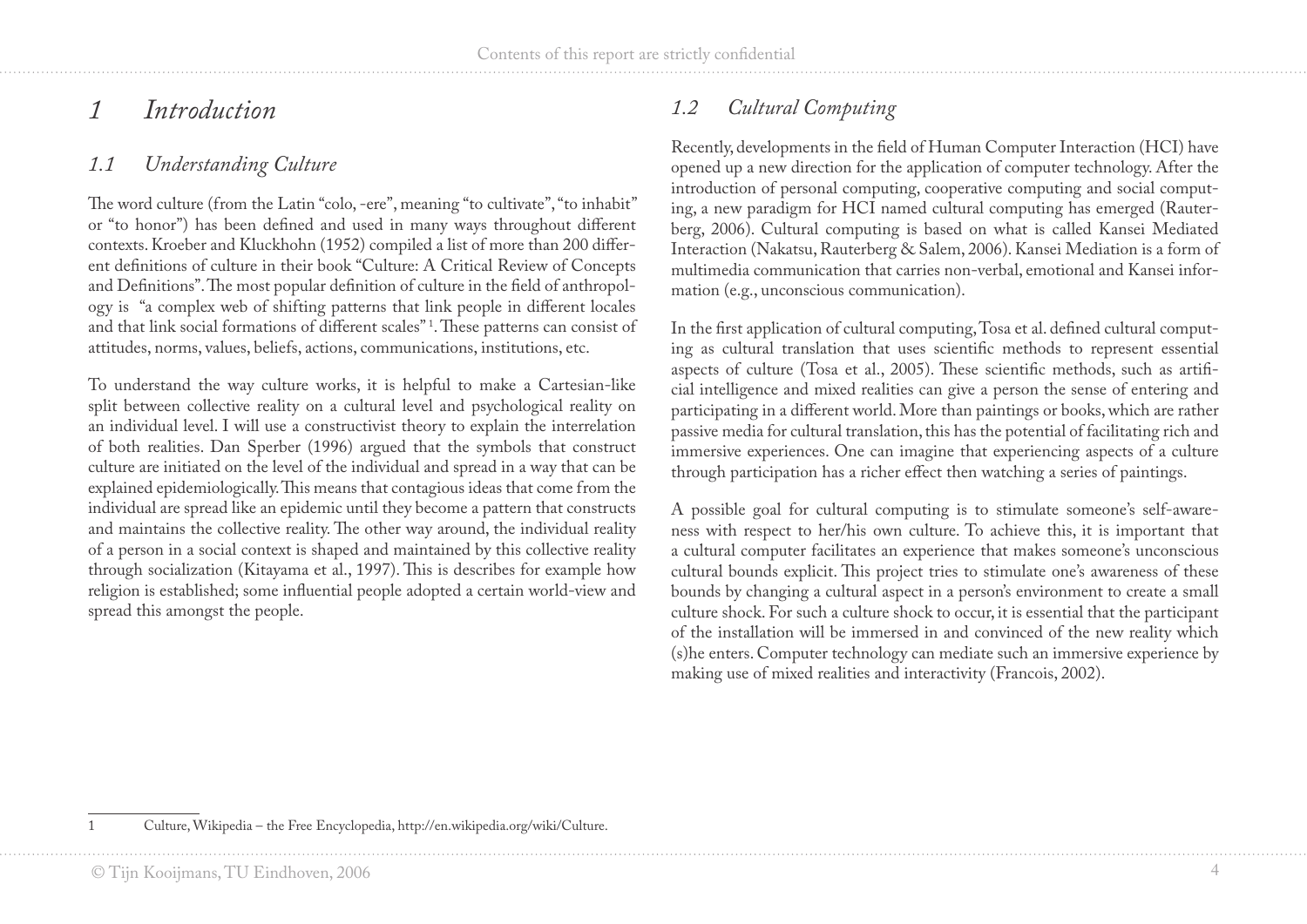# *2 Related Work*

#### *2.1 In the 'East'*

From a historical perspective, Buddhism is one of the main formers of Eastern culture. Its teachings, which probably originate from the sixth century BC in northern India (areas of Gandhara and Mathura) were transmitted progressively through Central Asia and China until it reached Korea in the fourth century AD and Japan in the sixth century AD. Zen Buddhism is one of the younger traditions and was widely spread in the thirteenth century AD. This religion cultivated discipline and austerity as the path to enlightenment, which is seen in Buddhism as the state of perfect awakening to the eternal and ultimate truth that is the reality of all things. This supreme state of life is characterized by boundless wisdom and infinite compassion .

One of the typical images of Zen Buddhism are the carefully designed karesansui gardens. As vehicles for contemplation, such gardens convey the vastness of nature through the power of suggestion. The project 'ZENetic Computer' for the first time addresses these images using computer technology. In an installation participants are taken into the world of Zen and build a three-dimensional interactive Japanese sansui ink painting. While creating their imaginary landscape, the system recognises the user's hidden personality through the suggestive powers of the different elements. Using this information, the system stages a conversation in which the user can experience the birth of self-awareness brought about through the unification of one's everyday self and one's unconscious self (Tosa et al., 2005).



**Figure 1: 'ZENetic Computer'**

## *2.2 In the 'West'*

The Zen teachings and symbols that are used in he 'ZENetic Computer' installation (see Figure 1) are very typical for the Japanese culture and are not likely to be understood by people from a Western culture. The question that arises is how to create a comparable experience in the West that is based on symbols that appeal to people from this culture. Rauterberg (2006) tried to answer this question in the project named ALICE by proposing a cultural computer based on the story of 'Alice's Adventures in Wonderland'. The story was written by the British mathematician and author Reverend Charles Lutwidge Dodgson under the pseudonym Lewis Carroll (1865).

One of the themes that Lewis Carroll intended to address in 'Alice in Wonderland' (short name) is rationality and logic as its product in the process of growing up. A possible explanation that the story has remained popular in the Western culture for almost 150 years could be that the used symbols appeal to our cultural bounds. Nisbett et al. (2001) confirmed that Westerners tend to analytical thought, paying attention primarily to objects and the categories to which they belong and using rules, including formal logic, to understand its behavior. In contrast, East Asians are more likely to think holistically, attending to the entire field and assigning causality to it, making relatively little use of categories and formal logic, and relying on 'dialectical' reasoning.

2 http://www.experiencefestival.com/a/Buddhahood/id/79203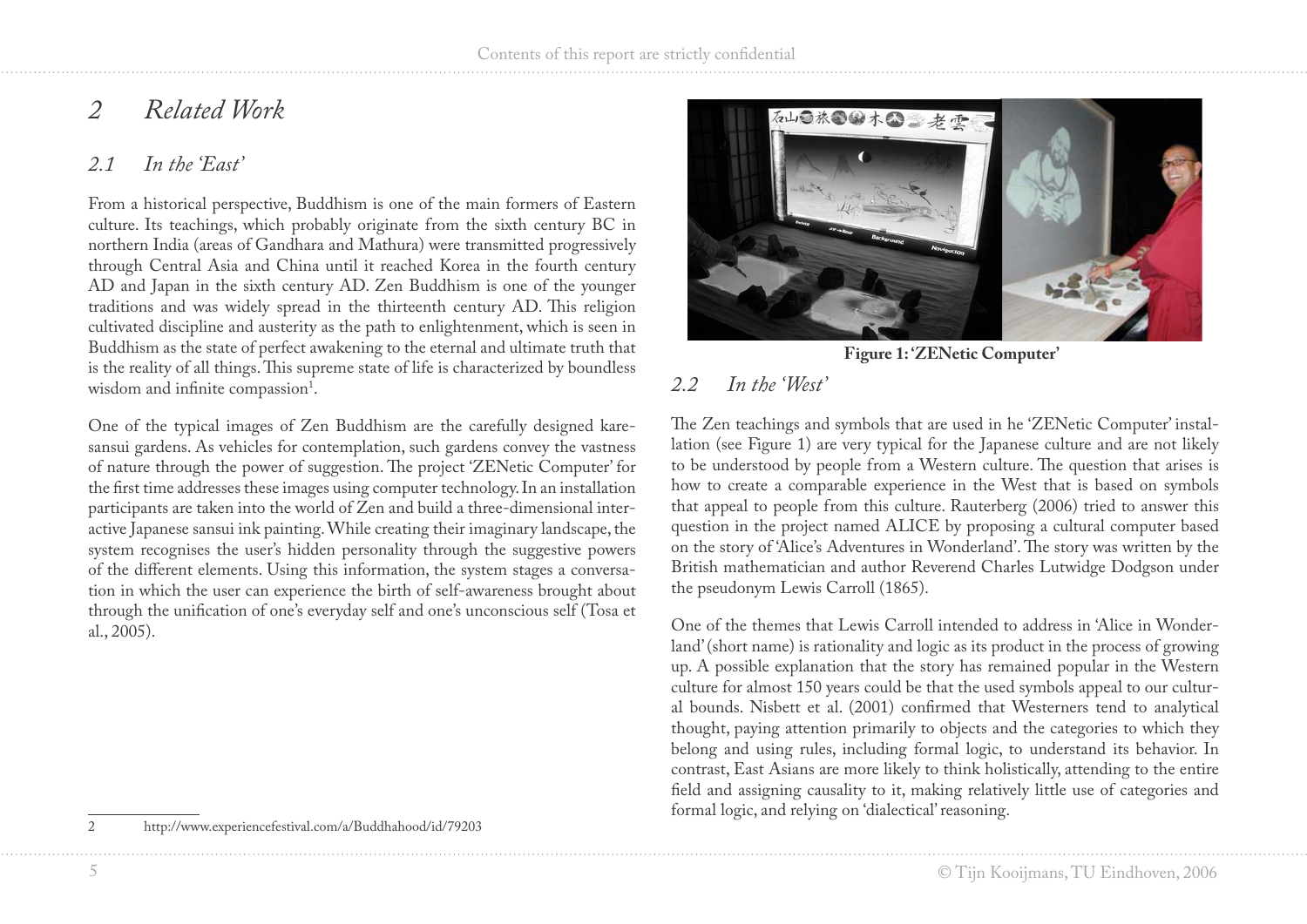Although Alice's adventures mostly refer to English culture, both English and Western culture in general are based on Monotheist religions ( Judaism, Christi anity, and Islam), which are concerned with certainty and absolute truth. Besides rationalism, these dogmas can be found back in the narrative of Alice and are manifested in several concepts such as linearity of time and space, the absolute ness of matter, and the self-concept. After Alice decides to escape the rational world and follows the White Rabbit into a hole, she goes through a series of experiences where the certainty and absoluteness of these concepts have disap peared. This makes her experience a culture shock, which is consistent with our earlier mentioned goal of cultural computing. The ALICE project aims at provid ing a comparable experience to people by letting them assume the role of Alice in an interactive installation.

#### *2.3 Contribution to the ALICE project*

Ihrough the course of the experience, the participants of the installation encounter several stages that are based on chapters of the original plot. The follow ing stages were initially selected: "Escaping Reality", "Down the Rabbit Hole", "Shrinking and growing" and "Talk with the Cheshire Cat". To collaborate in the ALICE project, I proposed to include the chapter named "Advice from a Cater pillar". This will be integrated in the whole installation and staged chronologi cally between the "Shrinking and growing" and "Talk with the Cheshire Cat".

By addressing the Western individual self-concept, Alice's self is challenged in "Advice from a Caterpillar". After she entered the rabbit hole to follow the white rabbit, she experienced a lot of transformations both physically and mentally. This brought her in an initial state of confusion, which is emphasized in her conversa tion with the Caterpillar: 'Who are YOU?' asked the Caterpillar. This challenging attitude of the Caterpillar makes Alice uncertain about herself, becoming vulner able for persuasion. Such a situation gives the possibility for a confrontation with and stimulates awareness of the self-concept. The "Advice from a Caterpillar" project aims at designing an installation that facilitates such an experience. Before discussing the design of my installation, we have to look in a broader perspective at what this concept of self comes down to and how it is manifested in different cultures.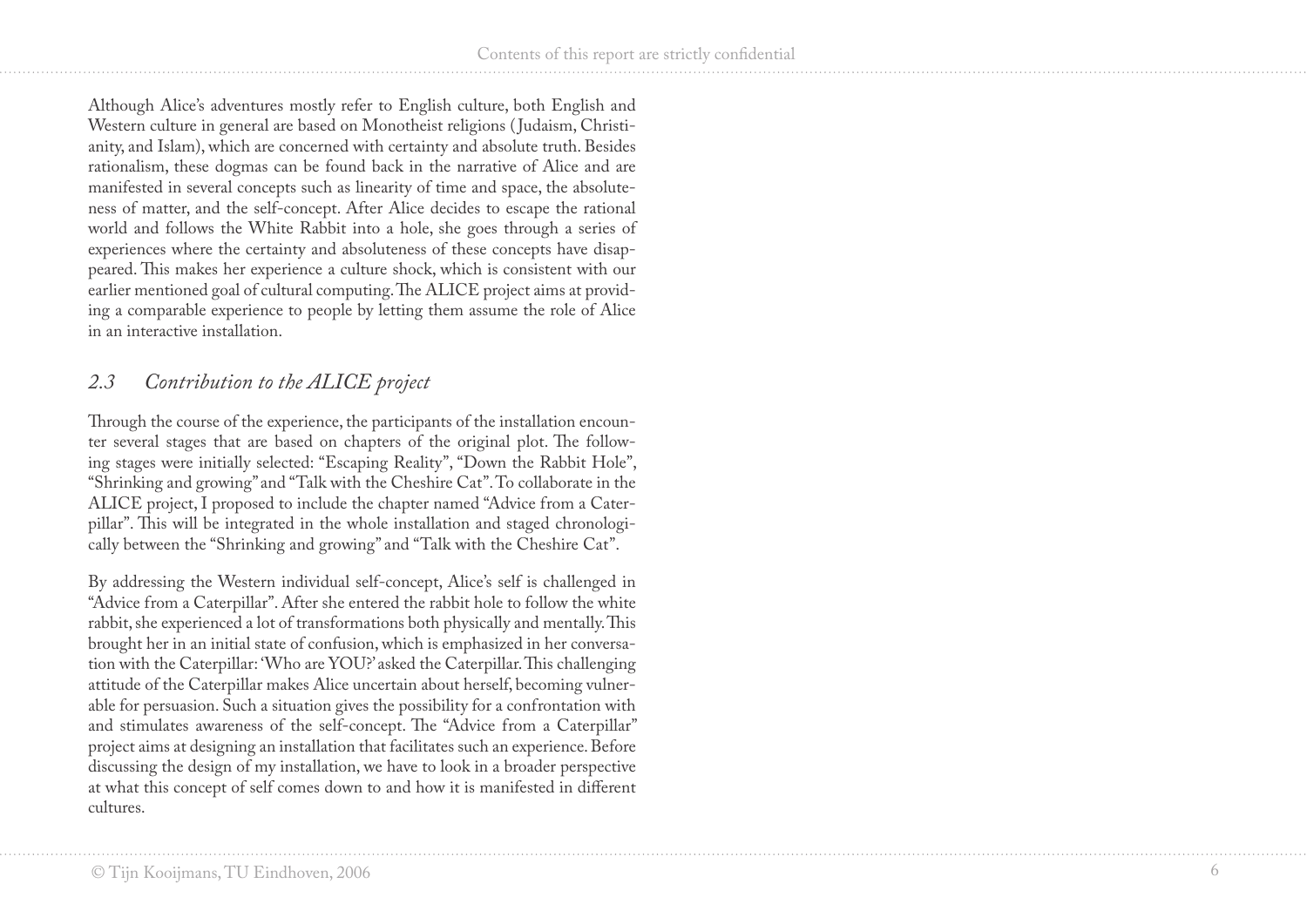# *3 The Self*

## *3.1 The Debate around the Self*

Throughout history, there have been wide varieties of theories about the self, coming from the fields of philosophy, psychology, and religion. This includes assertions that there is no self; that the idea is a logical, psychological, or grammatical fiction; that the sense of self is properly understood and defined in terms of brain processes; that it is merely a constructed sociological locus, or the centre of personal and public narratives, or that it belongs in an ineffable category on its own (Gallagher and Shear, 1999).

In the West, the discussion about the self started in Greece philosophy, where Socrates promoted freedom and independence of every human being, starting a tradition of self-knowledge in the context of ethical life. The view that was represented by Aristotle describes the self as the embodied existence of a human being, involving a multitude of life functions, which through rational thought can be transcended close to a divine level. This notion was much later elaborated by Kant (1784), who answered the question to 'What is Enlightenment?' by promoting self-realization as the process of releasing 'immaturity', linking will, authority and reason. As a result, the Western ideal of self-knowledge became mainly based on rational understanding of the individual through conscious reflection.

What is in the West generally suggested by soul, self or ego is that there is a permanent, everlasting and absolute entity, which is the unchanging substance behind the changing phenomenal world. Buddhism, which has been one of the major influences in Eastern culture, contrastingly denies the existence of such a self. According to their teachings, the idea of self is an imaginary, false belief which has no corresponding reality, and it produces harmful thoughts of 'me' and 'mine', selfish desire, craving, attachment, hatred, ill-will, conceit, pride, egoism, and other defilements, impurities and problems. 'What is Enlightenment' is answered by Buddhist teachings as the process of realization that there is no self and thus no suffering (Rahula, 1959).

Another teaching that deeply influenced Eastern life and thought are that of

the Chinese thinker and social philosopher Confucius, who was born in the 6th century BC. He promoted that self-knowledge is in essence an objectless awareness, or realization, of the human possibility. This can be achieved by means of intellectual intuition, which is described as gaining direct knowledge of reality without logical reasoning or inference (Tu, 1985).

## *3.2 Knowing the Self*

"A man likes to belief he is master of his soul. But as long as he is unable to control his moods and emotions, or to be conscious of the myriad secret ways in which unconscious factors insinuate themselves into his arrangements and decisions, he is certainly not his own master." – C.G. Jung, "Man and his Symbols" (1969)

Who are YOU? Most often the answer to this question would be a name or "a human being". Thinking to know oneself is often based on the conscious perception of the self. This conscious perception can be explained by the term qualia, which comprises the 'raw feels' of conscious experience such as the painfulness of pain or the redness of red (Ramachandran and Hirstein, 1999). What is ignored by this conscious perception is the vast amount of activity that happens unconscious and forms another part of our personality. Sigmund Freud was the first to make this separation between the conscious, preconscious and unconscious part of our self. In the conscious part resides what he calls the Ego, which is what we usually refer to when speaking about our self. Secondly, he introduced the Superego, which interfaces our self with the exterior world. The biggest part of the Freudian metaphor of the human psyche as an iceberg (see Figure 2), is what he refers to as the Id. This embodies all our natural, animistic drives such as fears, sexual desires, violent motives and irrational wishes. The role of the Ego is to control these unconscious drives.

Jung brought the concept of the unconscious a step further by claiming that it transcends the individual and resides in what is called the collective unconscious. This collective unconscious is constituted of archetypes that influence human behavior and manifests itself as symbols in dreams ( Jung, 1969). Being aware of the collective unconscious is commonly reported as a mystical experience of becoming unified with external objects. Forman (1999) described in an essay about mysticism and the self how this could be experienced through meditative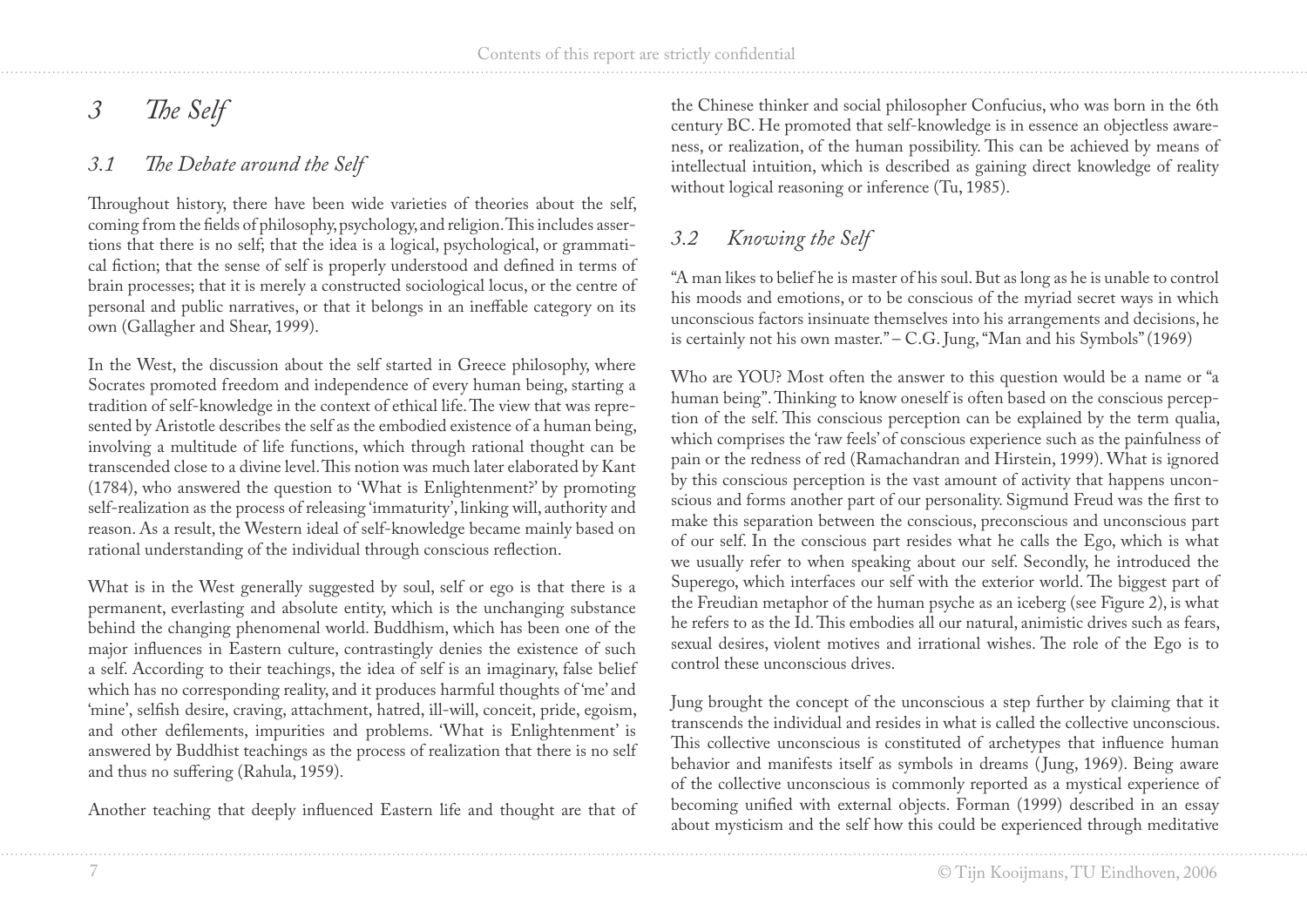#### practice.

Realizing that one doesn't really know her/himself and that many secrets are hidden in the unconscious can enrich life and promote psychological development (Jung, 1969). We think a situation that is comparable to what Alice experiences in Wonderland has the potential of challenging people to inquire about their own self-concept. If successful, this could be a starting point to a quest of strengthening relationships, achieving inner balance and finding deeper meaning in life.



**Figure 2: Sigmund Freud's Iceberg methafore of the mind**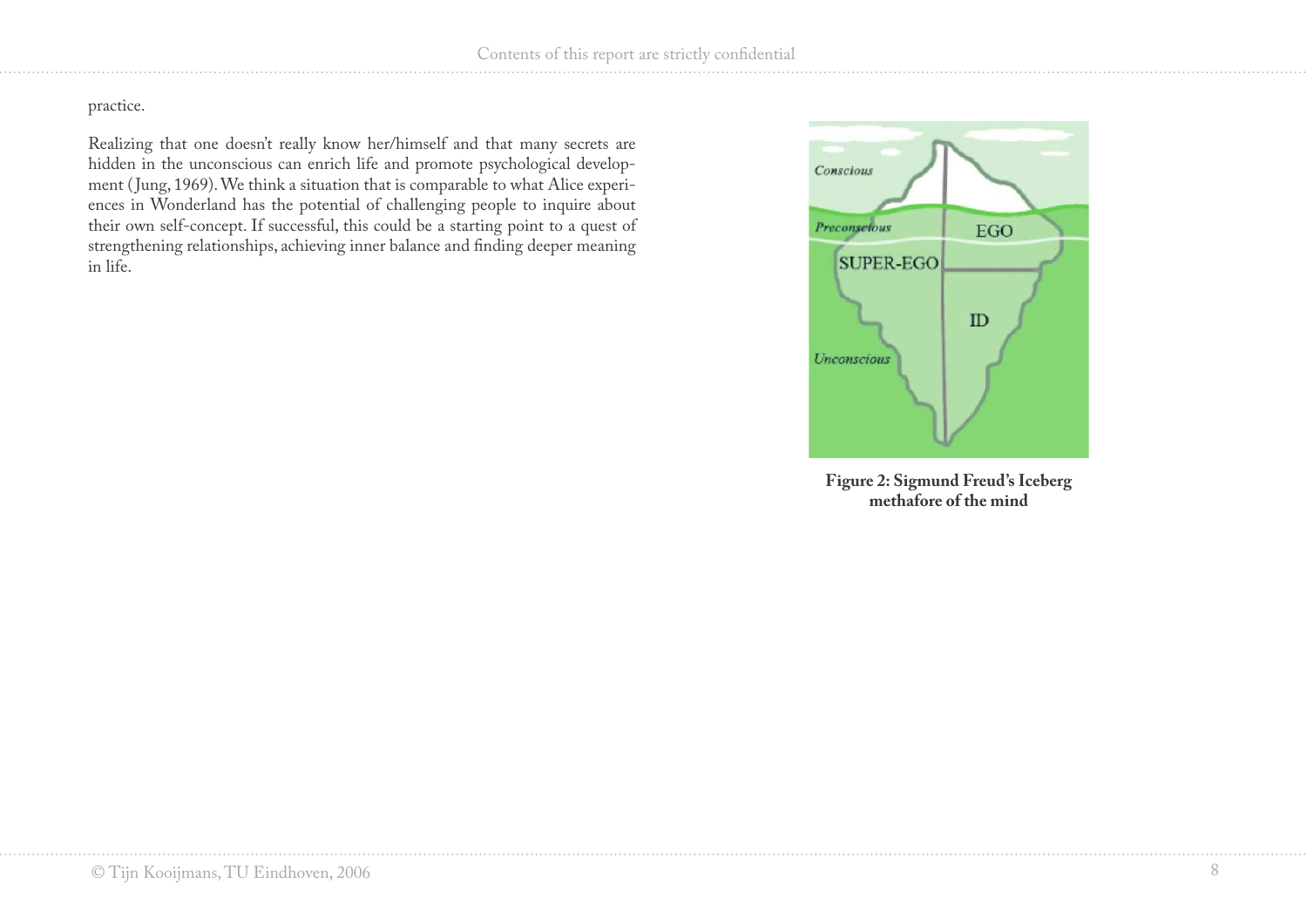# *4 The Narrative*

Using an interactive installation, my main goals are (1) to make the participant question her/his own self-concept and (2) to use unconscious symbols for stimulating individual metamorphosis. Although this might sound very ambitious at first, it is what happens in the chapter 'Advice from a Caterpillar'. My strategy for this project is thus to design the installation in such a way that the participant's experience is as consistent as possible with Alice's experience in the original story. This first of all asks for a deeper analysis of what happens during Alice's encounter with the Caterpillar.

## *4.1 Meeting the Caterpillar*

Alice is tired of all the seriousness of the world and wanders off in her fantasies. Then suddenly, she sees the White Rabbit who seems to be in a hurry. She decides to follow him and arrives at a rabbit hole. When entering, Alice falls in the deep hole and arrives in a room with a small door. After growing and shrinking a couple of times, she manages to go out through the keyhole. Next, there are a couple of chapters in the original story that are skipped in the ALICE project until she arrives at the Caterpillar (see Figure 3).

The character symbolized as a caterpillar is well chosen. One of the most important characteristics of caterpillars and butterflies is their unique life cycle. One of nature's most mysterious metamorphoses occurs when a caterpillar changes from a slow-moving, fat and ugly creature to a colorfully winged, beautiful butterfly. This metamorphosis happens to a lot of insects, but not as dramatically as it does to a butterfly (Heiligman, 1996). In this respect the 'Caterpillar' character can unconsciously pursue the message to a human user not to be afraid of a fundamental metamorphosis in his or her self-concept. This symbolic meaning can counterbalance the challenges intended by the conscious dialog.

From the dialog between Alice and the Caterpillar, we can extract some relevant statements with respect to goal  $(1)$  and  $(2)$ :



**Figure 3: Original illustration of the Caterpillar**

*'Who are YOU?' said the Caterpillar.*

*This was not an encouraging opening for a conversation. Alice replied, rather shyly, 'I–I hardly know, sir, just at present– at least I know who I WAS when I got up this morning, but I think I must have been changed several times since then.'*

*'What do you mean by that?' said the Caterpillar sternly. 'Explain yourself!' 'I can't explain MYSELF, I'm afraid, sir' said Alice, 'because I'm not myself, you see.' 'I don't see,' said the Caterpillar.*

<sup>3</sup> The Greek word 'metamorphosis' means 'change in form'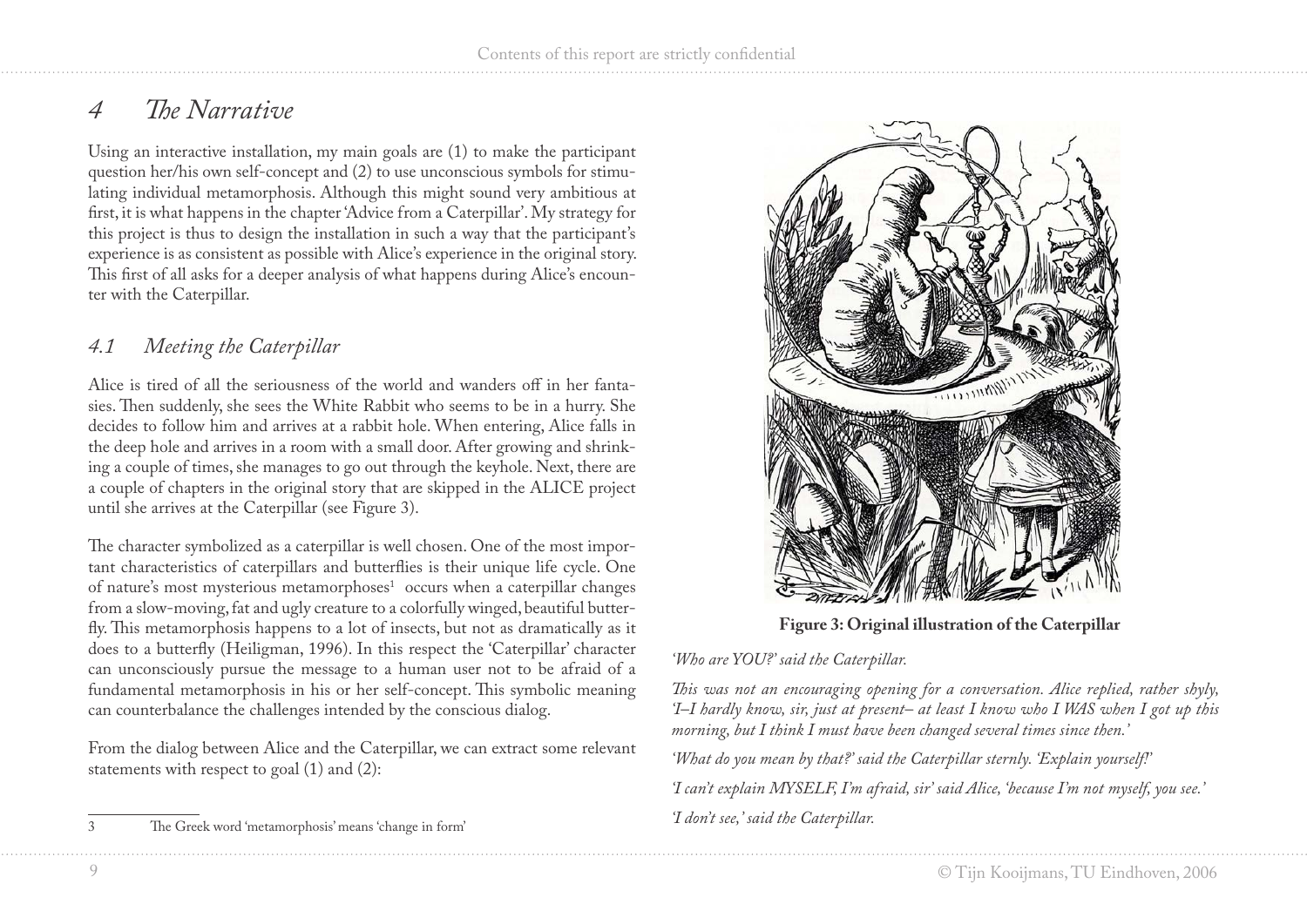*'I'm afraid I can't put it more clearly,' Alice replied very politely, 'for I can't understand it myself to begin with; and being so many different sizes in a day is very confusing.'*

#### *'It isn't,' said the Caterpillar.*

*'Well, perhaps you haven't found it so yet,' said Alice; 'but when you have to turn into a chrysalis–you will some day, you know–and then after that into a butterfly, I should think you'll feel it a little queer, won't you?'*

#### *'Not a bit,' said the Caterpillar.*

*'Well, perhaps your feelings may be different,' said Alice; 'all I know is, it would feel very queer to ME.'*

#### *'You!' said the Caterpillar contemptuously. 'Who are YOU?'*

When meeting the Caterpillar, (1) Alice is in a state of confusion. She has changed size several times after entering the rabbit hole and has met strange characters. The Caterpillar (2) makes use of her mood by persuading Alice that changing is not a problem at all. The Caterpillar himself represents the transience of the self because he will change into a chrysalis and later into a butterfly. Moreover, he implicitly questions Alice's self-knowledge by asking her to tell a poem from her childhood (3) The underlying theory about the self that makes this passage interesting was proposed by Dennett (1992), who argued that the self is the center of narrative gravity and thus a collection of memories from our past:

*'Repeat, "YOU ARE OLD, FATHER WILLIAM,"' said the Caterpillar.*

*Alice folded her hands, and began:*

*…*

#### *'That is not said right,' said the Caterpillar.*

Another important aspect of their encounter is that (5) Alice is small and has the same size as the Caterpillar. Her wish is to regain her normal size again:

*'Well, I should like to be a LITTLE larger, sir, if you wouldn't mind,' said Alice: 'three inches is such a wretched height to be.'*

*'It is a very good height indeed!' said the Caterpillar angrily, rearing itself upright as it spoke (it was exactly three inches high).*

Finally, the scene contains (5) several references to the unconscious. First of all, the Caterpillar smokes a water pipe, which is used in several cultures as a means of transcending conscious awareness. Moreover, the Caterpillar appears to have telepathic capabilities, which seems from the following passage:

 *One side will make you grow taller, and the other side will make you grow shorter.' 'One side of WHAT? The other side of WHAT?' thought Alice to herself. 'Of the mushroom,' said the Caterpillar*

## *4.2 Design Criteria*

Based on statements (1) to (5), I have listed the basic design criteria for the envisioned installation. These criteria form a guide in achieving the abovementioned project goals.

- As the entrance condition of the installation, the participant should be . *confused* by some preliminary events.
- The participant should be *immersed* in a challenging dialog with a character and *persuaded* to question her/his self-concept. 2.
- The character should represent by its design the *transience (impermanence) of the self*. 3.
- The participant should have the *feeling of smallness* when entering and being inside of the installation. 4.
- The installation should contain *symbolical references* to the unconscious. 5.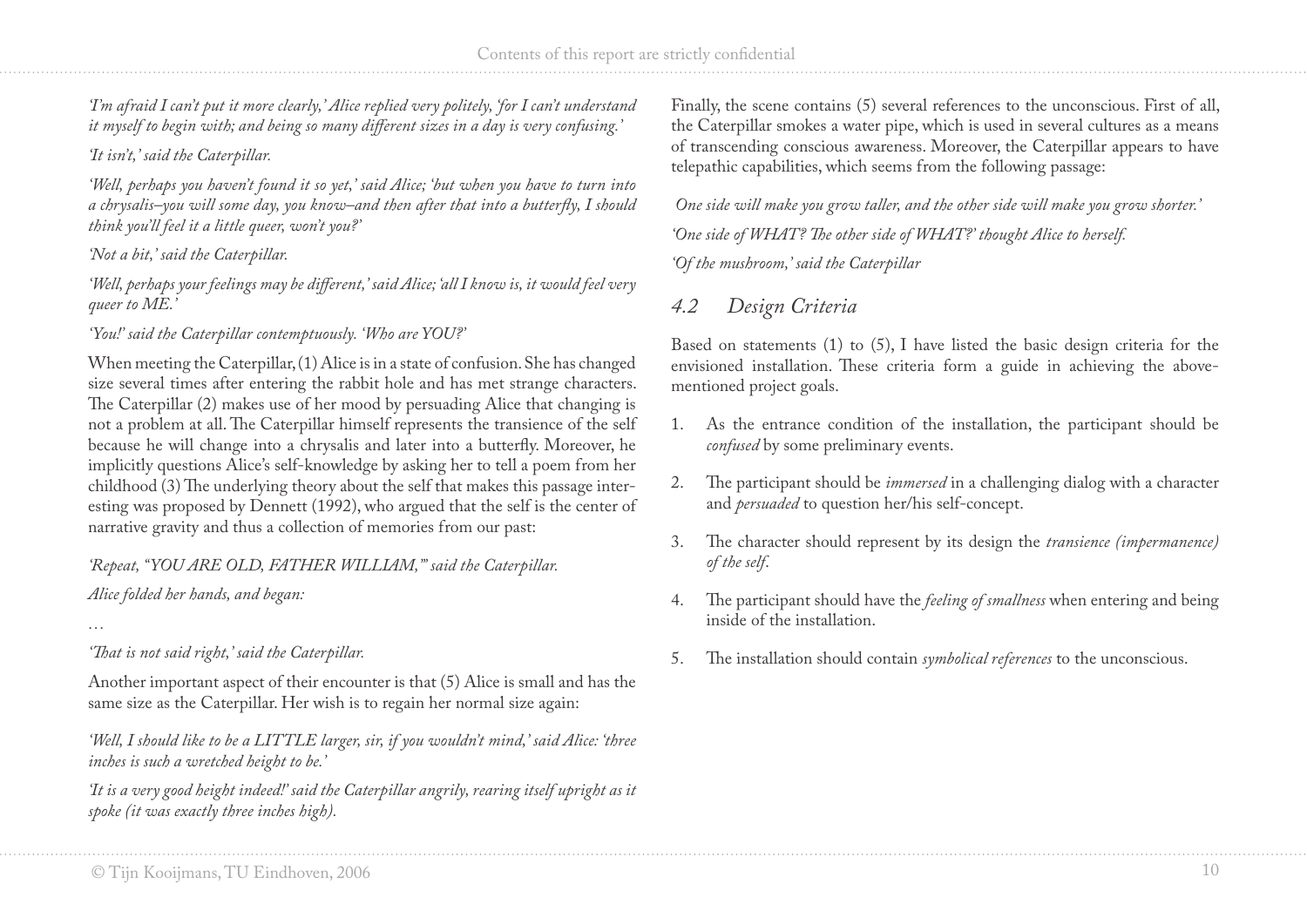# *5 Interaction Design*

To integrate my installation with the rest of the ALICE project and to manage internal consistency, we have agreed on a system that is based on entrance and exit conditions. The exit condition of each stage should match with the entrance condition of the next one. The following aimed conditions relate to stage of 'Advice from a Caterpillar':

- Entrance condition: participant is confused, has the feeling of being small and wants to be normal again.
- Exit condition: participant questions his/her self-concept

This chapter elaborates on how the installation will be designed in order to meet these conditions. Some design issues that are of general concern for the ALICE project are immersion and persuasion. Both are discussed in the next sections.

#### *5.1 How to Achieve Immersion*

For the installation to be effective, it is essential to make it immersive so that people feel part of the environment they experience and control. If not, people will keep mental distance from the aimed narrative instead of participating within it. Especially with regard to the interaction with the character, immersion will be important (see design criterion 2). Achieving this is strongly related to the feeling of presence. Feeling of presence is higher for instance, when being together in the same room with a person then seeing and talking to each other through a screen. My aim is to let the character cause a feeling that is as close as possible to physical human presence. I assume this will increase the immersion of the dialog.

Another technique to achieve immersion is connectedness. A ski-simulator is an interesting example of how direct connection between user-action (moving the skis) and system-reaction (visualizing the ski-run) creates an immersive experience. In case of the envisioned installation, connectedness could be implemented through the interaction between the participant and the character. Techniques such as gaze, gestures and contingent movement are well-known ways of doing this.



**Figure 3: An immersive ski-simulator**

#### *5.2 How to Achieve Persuasion*

With respect to design criterion (2), the character in the installation will persuade the user to question her/his self-concept. There are several available techniques for persuasion from the field of HCI that can be off use. According to Fogg (2003) people are most open for persuasion in situations such as: when they find their current world-view no longer makes sense, when they are in a good mood, when they can take action immediately, or when they want something. I want to use the first and the last of these situations as the starting conditions for the installation (see design criterion 1). This is also the case when Alice meets the Caterpillar. After arriving in a dream world and going through her physical and mental transformations, here world-view doesn't make sense anymore. Moreover,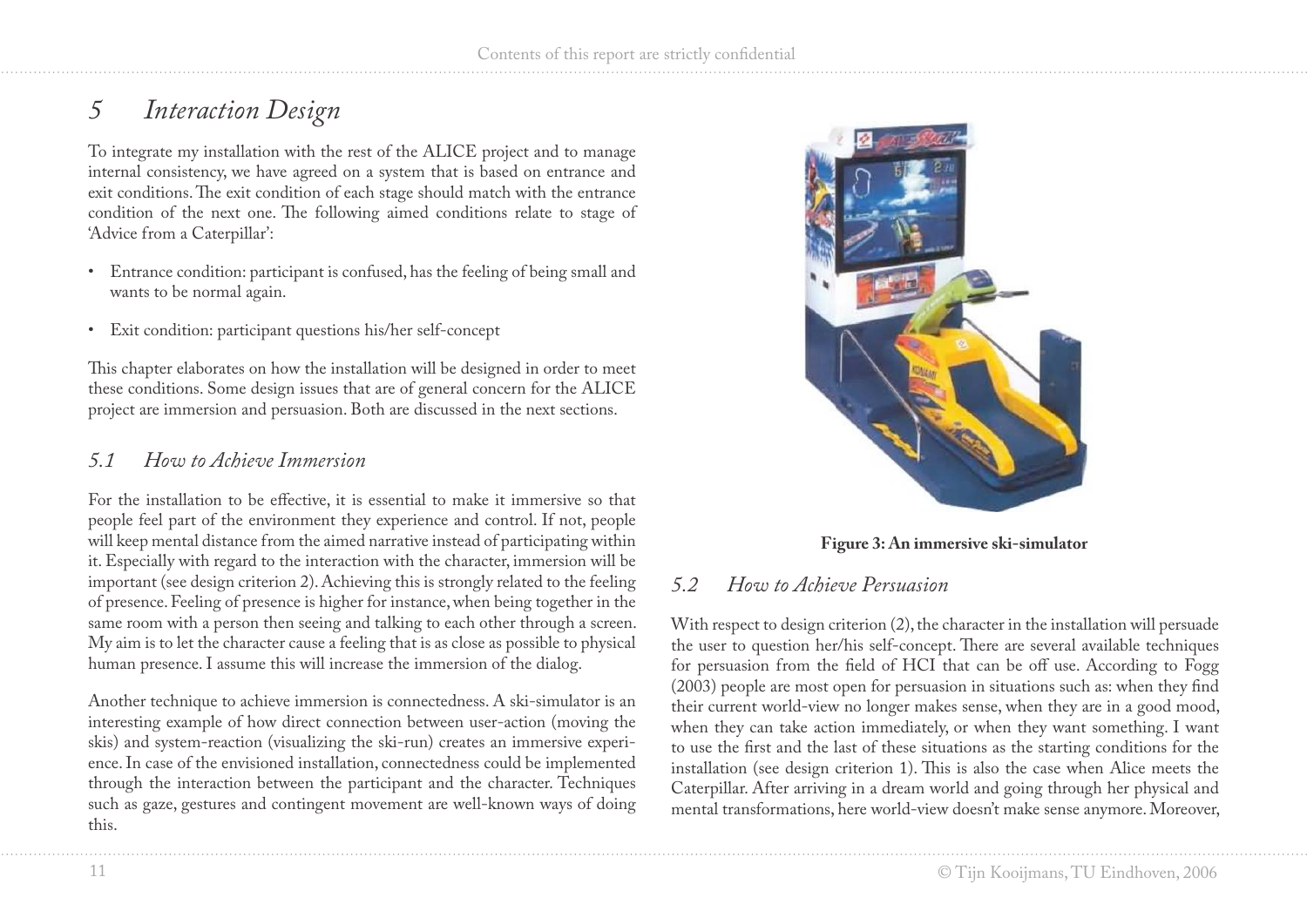she wants to go back to her normal situation and therefore asks for his advice. In the context of the ALICE project, the stages of the installation that precede the 'Advice from a Caterpillar' will take care of these starting condition as much as possible.

Fogg made a distinction between different applications of computer technology where persuasion plays a role. The categories he identified are 'tools', 'media' and 'social actors'. The one that is of highest interest to this project is 'social actors', because the character in the installation will be of this category. He described a series of techniques that should be taken into account when designing a social actor that aspires to be persuasive: attractiveness, giving psychological cues (emotions, preferences, motivations and personality), similarity with user (in opinions, attitudes, lifestyle, background and membership), language, praise, social dynamics (rituals) and assuming a role of authority (teacher, doctor, friend, etc.). I will use a selection of these in the design of the character.

#### *5.3 The Stage*

Conform the story, Alice is small when meeting the Caterpillar and in fact as tall as him (three inches). The stage of the installation should give the participant a sense of smallness as well (see design criterion 4). I will do this by scaling the objects on the stage with a factor of approximately 25 times their normal size. This means that the participant will walk through huge grass and mushrooms. The Caterpillar will add to the sense of smallness by being on a higher level then the participant (e.g. sitting on a mushroom) and by bowing over her/him.

## *5.4 The Character*

Initially, I came up with several concepts for the installation of which each incorporates a different kind of character:

- The 'reversed engineering' concept: replica of the original story (Figure 4). .
- 'Encountering yourself' concept: the character is a talking picture of the participant in a comparable environment as the original story (Figure 5). 2.

'Me TV' concept: a talking face on a television in a living room with a relax fauteuil and ambient lighting. It suddenly appears when the participant sits down (Figure 6).  $\mathcal{E}$ .

When discussing these concepts in the context of the ALICE project, the general decision was to stick to the original plot as much as possible. This is based on the assumption that the symbology in the story contains enough depth to survive for such a long period of time. To set a boundary for my project, I want to stick to this decision as well instead of trying to reinvent the story and thus work out concept (1).

An important discussion for the Caterpillar in the installation is whether it should be a virtual projection or a physical embodiment. The physical embodiment has the advantage that it will probably increase immersion for it is likely to cause a higher feeling of presence. Another advantage of physical embodiment is that the Caterpillar has more freedom of movement and can enter the personal space of a participant, making it more persuasive. A disadvantage is that shortcomings in its design could cause a 'puppet effect', making the Caterpillar unconvincing. This is less problematic with a virtual version, since it is much easier to make a natural looking and moving character in 3D software then with mechanical constructions. A possible solution to prevent the 'puppet effect' is to design an abstraction of the Caterpillar. Given the arguments of this discussion, the only way of really knowing which solution works best would be to compare them in. The available time for this project unfortunately doesn't allow this, so I've chosen the option that seems most promising to me, which is the physical embodiment.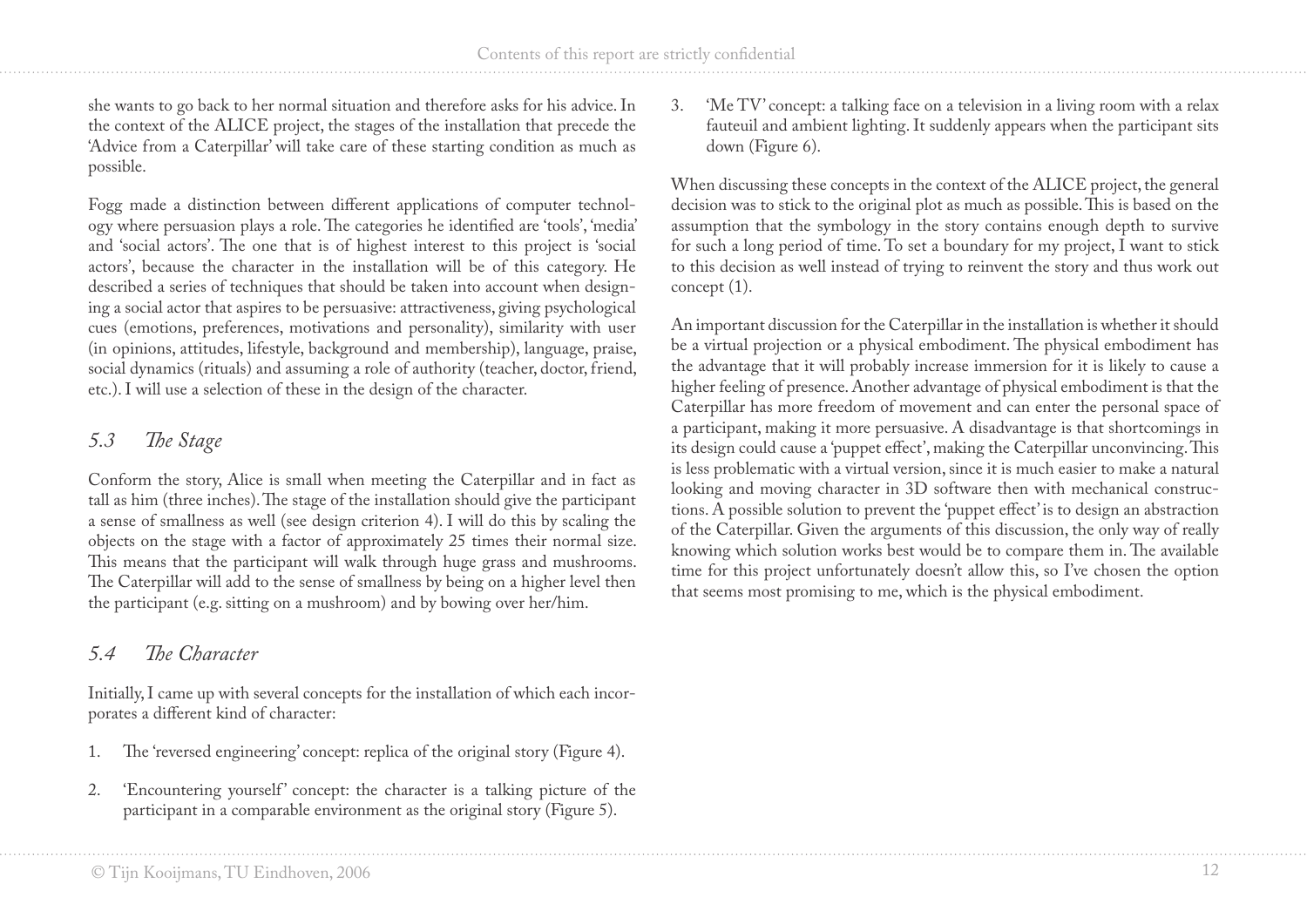



**Figure 4,5,6: Respectively concept 1, 2 and 3**

#### *5.5 Interaction Scenario*

On entering the stage, the participant will see the Caterpillar, who has its back turned towards her/him. He is humming softly and smoking a water pipe. When the participant comes closer and enters the personal space of the Caterpillar, he suddenly wakes up, turns and bends towards the participant. This should be a spontaneous movement to yield a surprise reaction. "Who are YOU?" the Caterpillar asks next. This should initiate a dialog in which the Caterpillar is agent (steers the dialog). During the dialog, the Caterpillar maintains eye contact with the participant and supports its utterances with subtle body expressions. Please refer to appendix II for a detailed interaction scenario.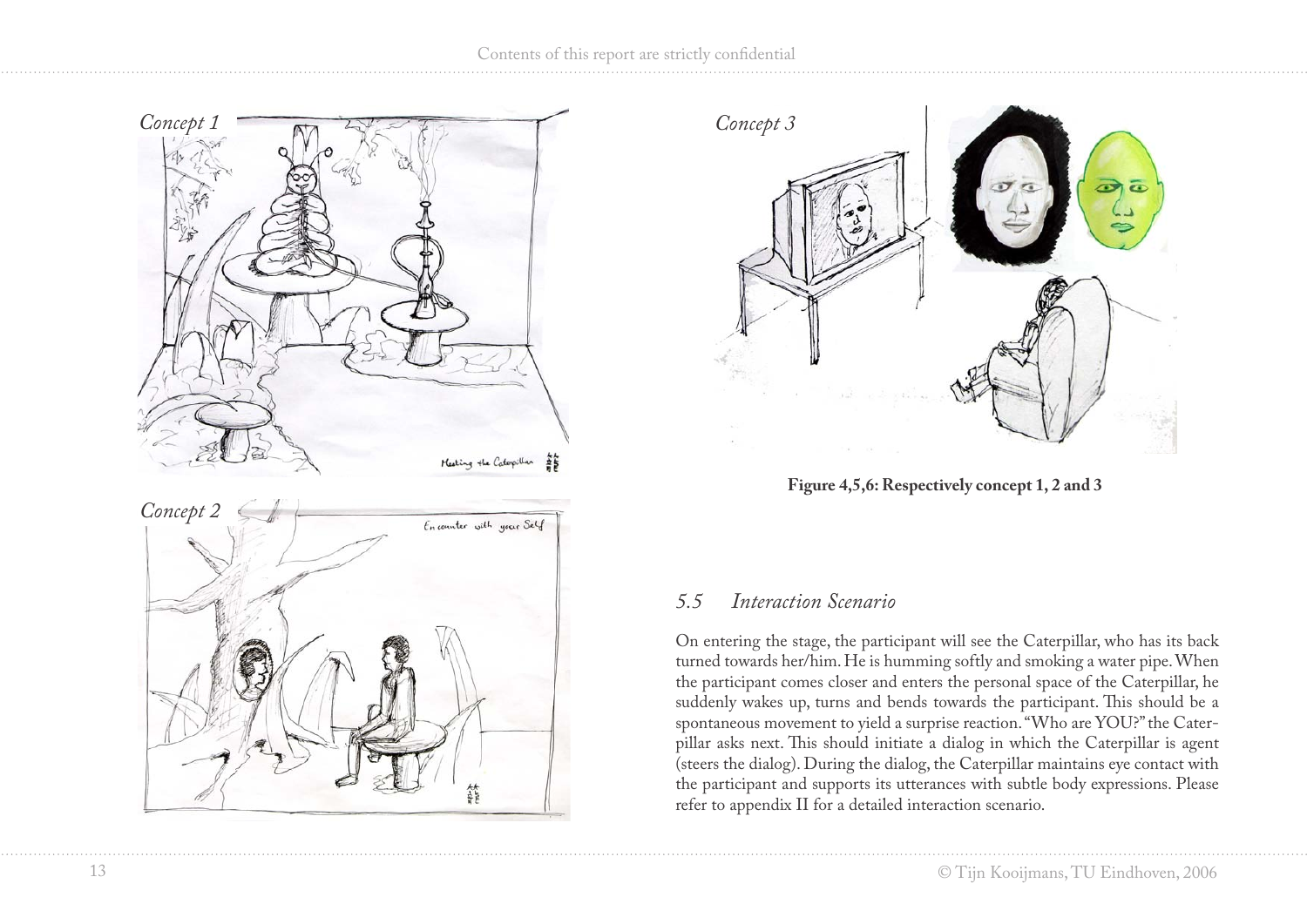

**Figure 7: Final Caterpillar design**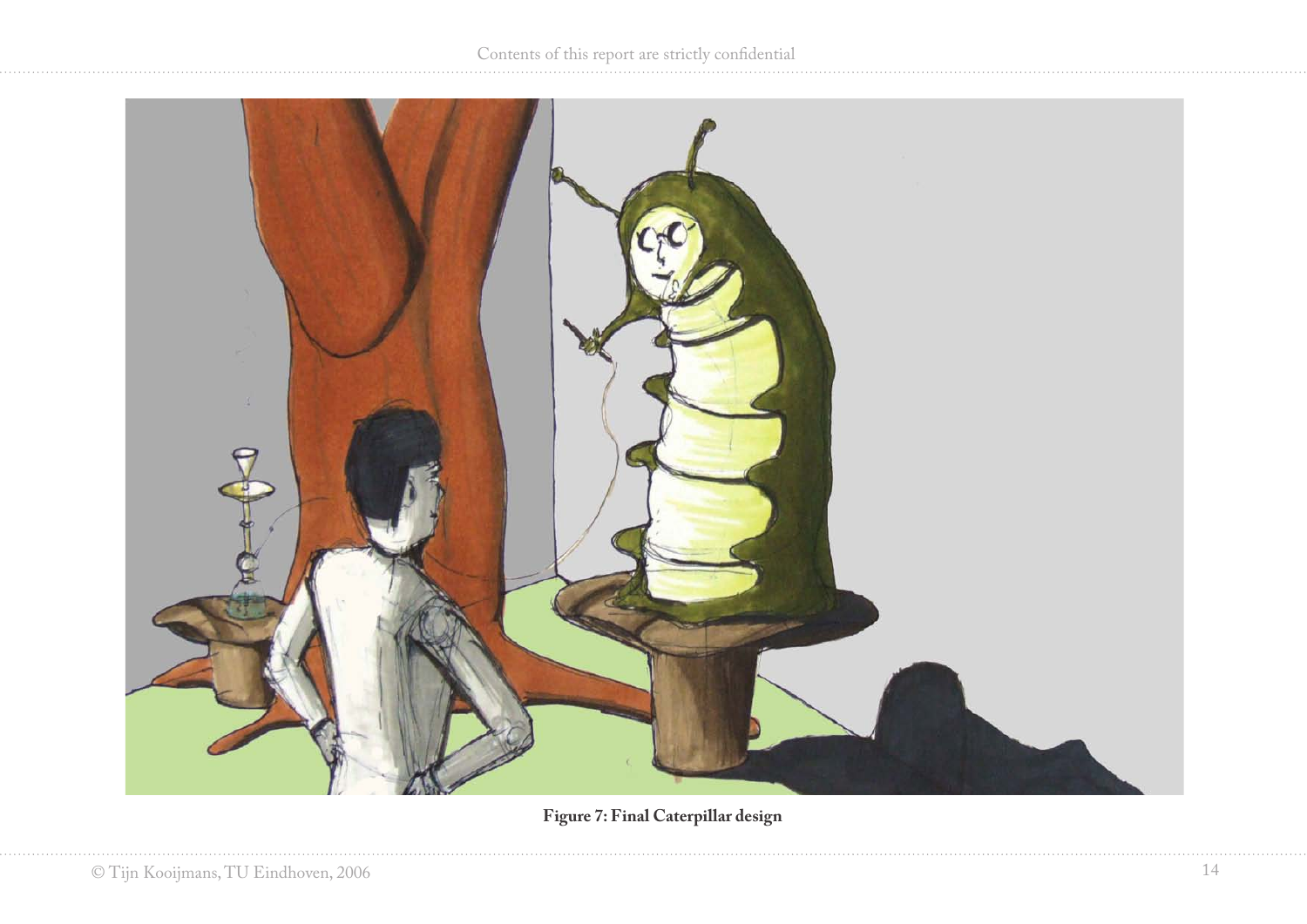# *6 Caterpillar Prototype*

The part of the installation that was worked as a prototype in accordance with my design criteria is the Caterpillar. The role of this prototype is to provide a means of experimentally researching the possibility of achieving goal (1) and (2) through an interactive experience. In the next chapter I discuss the assessment of this experience as well as the experimental setup that was used. This chapter provides design- as well as technical details of the Caterpillar prototype and clarifies the related decisions.

#### *6.1 Form and Movement*

In order to make the Caterpillar prototype work as an unconscious symbol of metamorphosis, it is important that the form of the prototype matches with the archetypical form of a caterpillar. After visiting Amsterdam's hortus, I decided to base my design on the Privet hawkmoth (Sphinx ligustri) caterpillar both for its beauty as well as its high prevalence in Europe (see figure 7 and 8). Although no validation survey was conducted, my impression is that it makes a good candidate for an archetypical caterpillar.

In moving from a natural form of a caterpillar towards an embodied artificial representation (further called "robot"), there were several considerations taken into account. First of all, it demands for social abilities in order to become a persuasive character (refer to paragraph 5.2). Since people have a basic tendency to project human beings onto animistic objects (Reeves and Nass, 1996), there is no need for really adding a human face onto the robot to make it social. In my case, I only equipped it with one eye and a mouth, to make it gaze and talk.

Another aspect in achieving social abilities is lifelike behavior (Yamaoka et al., 2005). This was implemented by means of a periodical wave motion of the robot's body that resembles the locomotive contractions and extractions of a real Caterpillar. Furthermore, the robot gazes at its dialog partner by aiming both its body, eye and head. This gaze was implemented semi-contingent, which means that it combines random movements with reactive movements. Yamaoka et al.



**Figure 8: Sphinx ligustri caterpillar**

(2006) experimentally evaluated a contingency factor of 60% (40% random, 60% reactive) to be perceived as most lifelike for communication robots.

To enable these required movements, I have equipped the robot with a number of servomotors that offer in total nine degrees of freedom. Four degrees of freedom are dedicated to the periodic motion of its body, two for horizontal and vertical rotation of its head, two for horizontal and vertical rotation of its eye, and one for the overall rotation of the body. To determine the position and distance of the participant, the robot has an array of 9 motion detection sensors around its base and a rotating distance sensor. A limitation of this configuration is that it is difficult to measure the vertical size of a participant for gazing. In future improvements of the robot, I recommend using computer vision for this.

<sup>4</sup> http://nl.wikipedia.org/wiki/Ligusterpijlstaart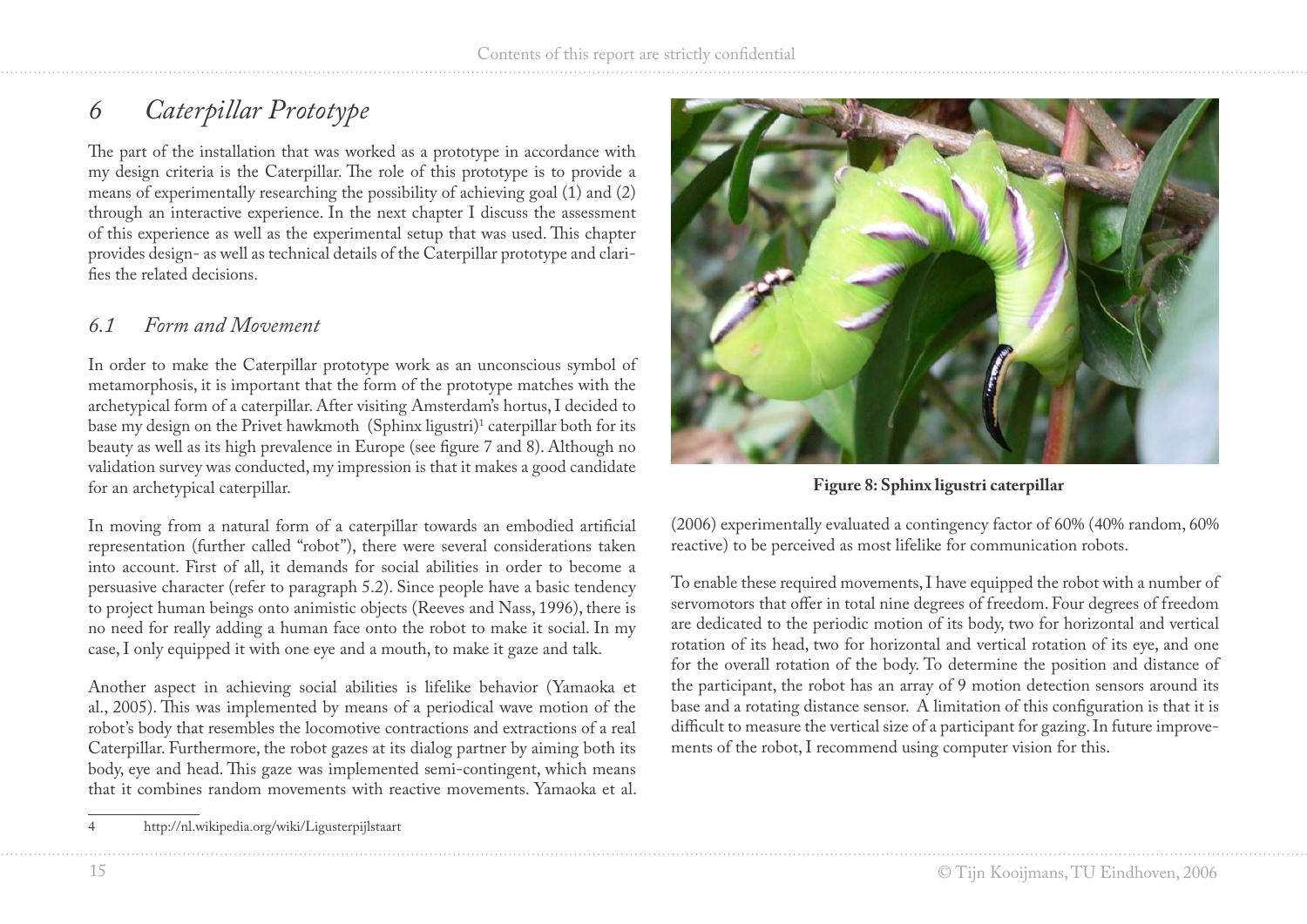

**Figure 9: Final Caterpillar prototype**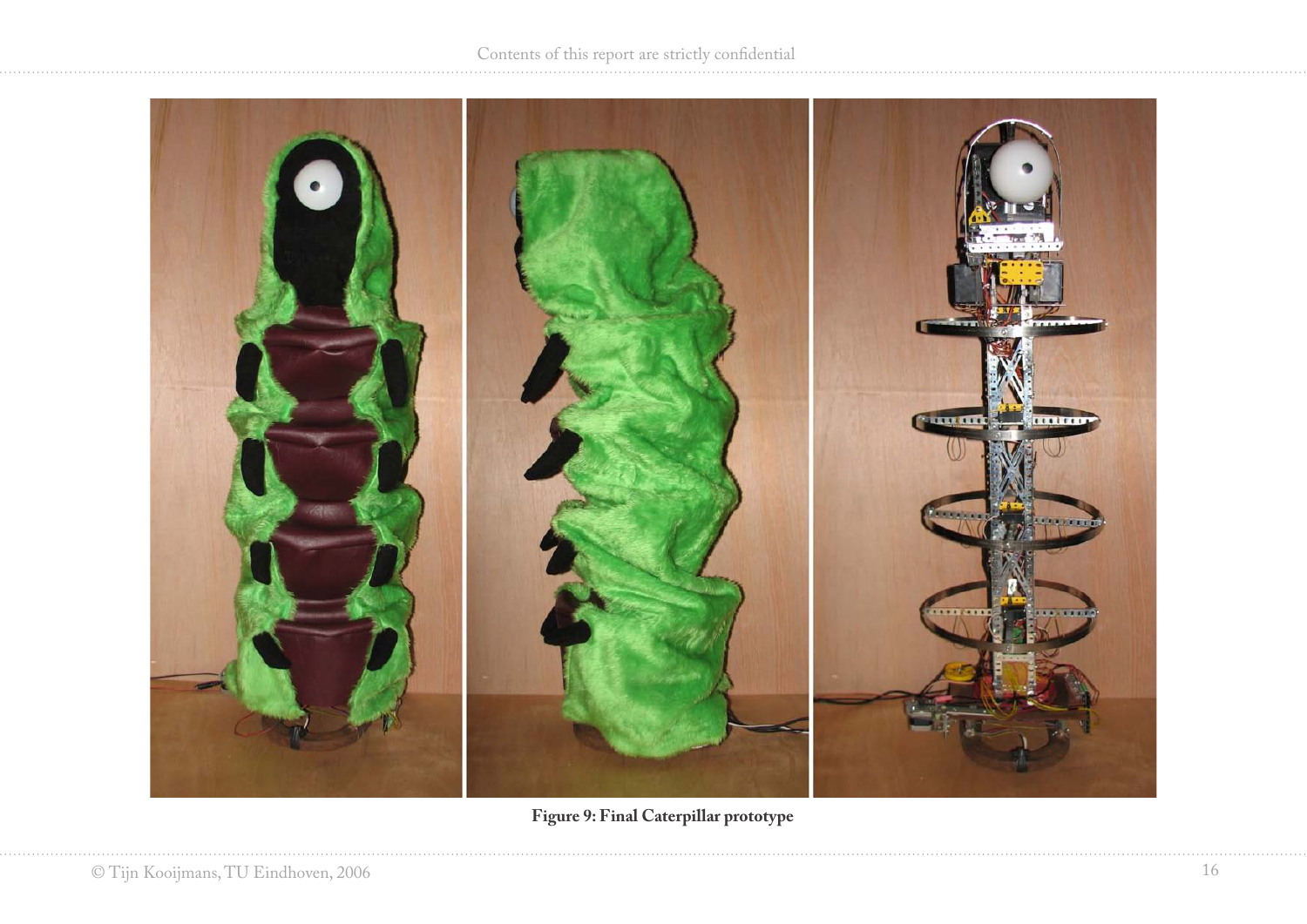## *6.2 Dialog Management*

Since the dialog between the Caterpillar and the participant is one of the most crucial components of the interaction, I will address this in detail. In order to engage the participant in a spoken dialog with the Caterpillar, there is a need for a system that facilitates speech input to understand the participant, speech output to talk to the participant and script control to steer the dialog in the right direction. The problem here is that every person will react differently to what the Caterpillar says, hence the dialog cannot be fully pre-programmed and should be constructed dynamically. I will outline the implemented technologies that deal with this.

In choosing between a synthetic or recorded voice, Nass and Brave (2005) prescribed that it should be well taken into account that if a robot has a recorded (read: naturally human) voice, people feel easily tricked when the robot doesn't look human. This argument made me choose for a synthetic voice for the Caterpillar robot. A drawback of this decision is that it became difficult to give emotional expression or emphasis to utterances. In line with the earlier mentioned guidelines for persuasion, I have selected a voice that resembles a wise person. To pursue consistency with the original story, it is a male and bit languid, sleepy, voice.

For speech input, the available technology is speech recognition. The current status of natural language recognition through speech is still of low quality and needs training time to let the system get used to a voice. To overcome this problem I have used a limited set of vocabulary to detect. When focusing only on a small set of key words, the accuracy of speech recognition can increase significantly. An advantage is that the Caterpillar steers the dialog and act as an agent. It can then predict the possible answers a participant will give (refer to Appendix II).

To control the dialog, we need a script-based dialog management system. ELIZA is the first yet still famous computer program that enables certain kinds of natural language conversation between man and computer (Weizenbaum, 1966). Input sentences are analyzed on the basis of decomposition rules, which are triggered by key words appearing in the input text. Responses are generated by reassembly rules associated with selected decomposition rules. The rules are stored in a script and can be edited to tailor the software for a specific application. The combina-



**Figure 10: Software Framework**

tion of such an adapted ELIZA version with speech recognition and synthesis is a powerful way to control a dynamic dialog. For the prototype, I have implemented a system based on this principle.

## *6.3 Software Framework*

Figure 10 gives a global overview of the software framework of the prototype. The dashed-line boxes contain the following software components for the system:

- The main component is the experience generator. This takes care of the overall management of the installation and schedules the execution and transitions of the different states of the interaction script (see Appendix II).
- The next component is in charge of the Caterpillar control, which manages the behaviors of the robot. It also incorporates a dialog manager that steers the •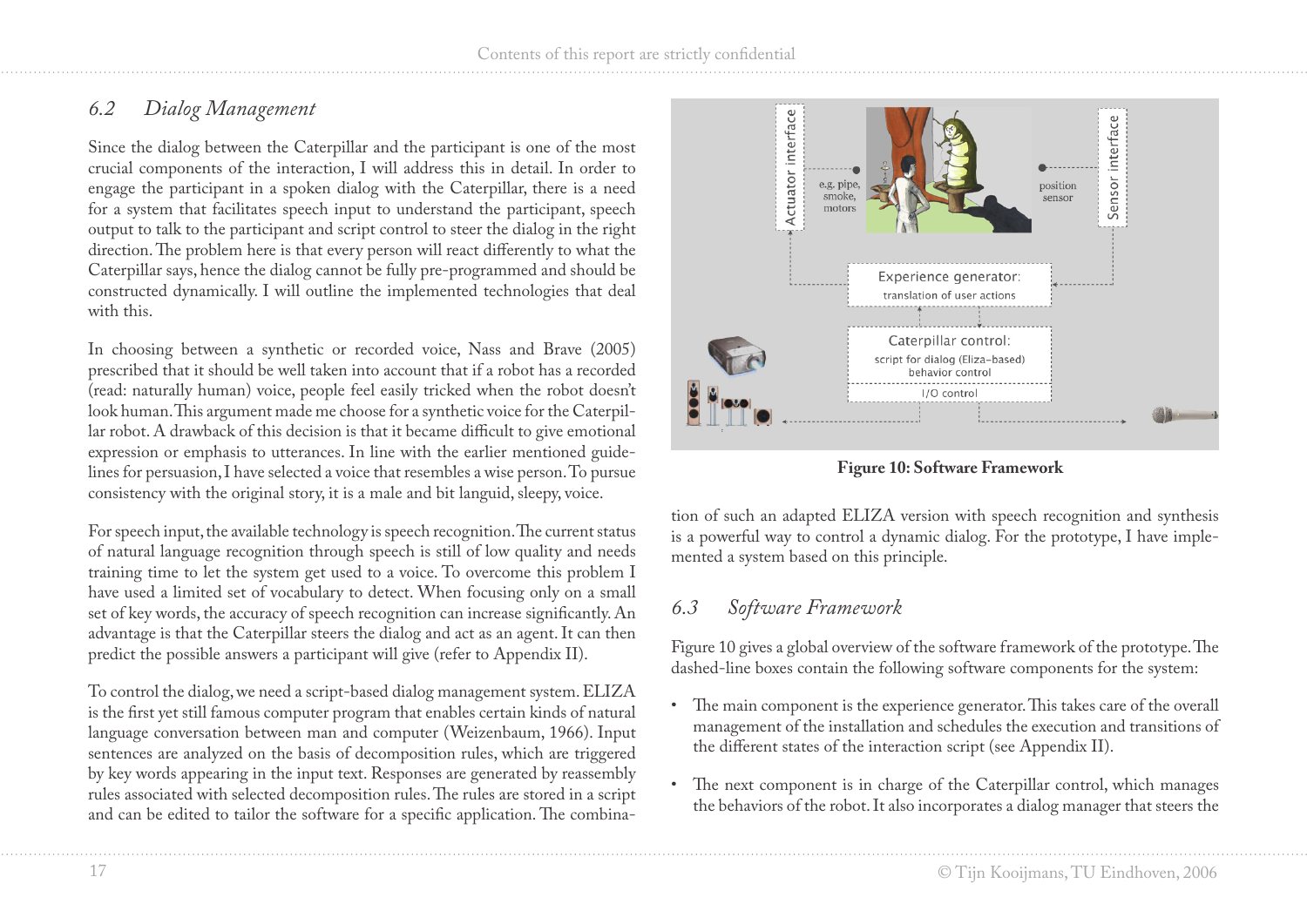conversation with the participant according to the predefined script, and deals with the speech input and output of the robot.

- The role of the sensor interface is to gather information about the participant in the installation. This is done by translating the retrieved data from the distance and motion sensors into higher-level information, such as the position of the participant in the area around the robot.
- The actuator interface controls the hardware part of the installation, which basically consists of the robot's motors. The actuators are activated through the experience generator and Caterpillar control components.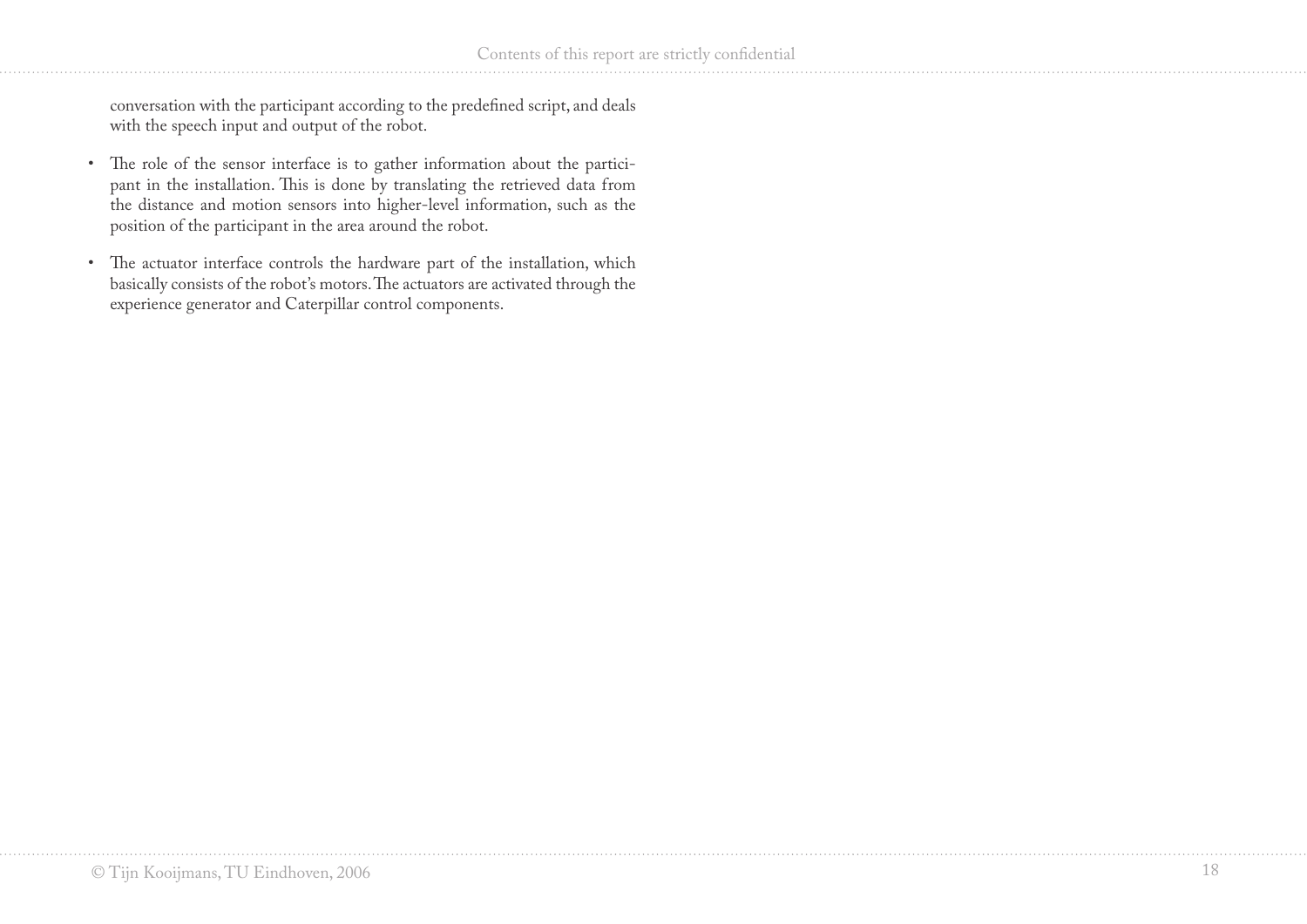# *7 Experience Assessment*

## *7.1 Target Audience*

The original story of Alice was intended to teach logic and manners to children. This would suggest that children are the most likely target audience for the installation. However, over the years, 'Alice in Wonderland' became popular amongst a much bigger amount of people from different age groups and cultural background and has been translated in over 50 languages. It is thus very difficult to determine which group of people is the most interesting target audience for the installation.

With respect to the stage "Advice from a Caterpillar" it is easier to choose for a suitable audience. Since the Caterpillar will challenge people to question their self-concept, it is necessary for participants to be in a phase of their life where they have already developed a concept of their self. According to research in developmental psychology, individuals begin to develop more abstract characterizations of themselves during their adolescence, and self-concepts become more differentiated and better organized (Steinberg, 2001). In the early adulthood phase, which follows up the adolescence, I can thus assume that people will have a selfconcept. Since adolescence is generally considered to begin somewhere between ages 12 and 14, and end at 19 or 20 , people in their early-twenties are the most interesting age group for my experiments.

Further considerations were that the subjects speak English on at least a conversational level in order to verbally communicate with the Caterpillar. For reliability of the results, all subjects should be from a comparable background such as 'university student'. I have made no difference between male or female in selecting the subjects. When analyzing the results however, this could be an interesting categorization criterion.

#### *7.2 The Implicit Association Test*



#### **Figure 11: example stimulus of IAT**

To measure the effect of the installation with respect to goal (1), we need to test whether participants experience any changes in self-concept when coming out of the installation. This has been a big challenge, for we suspected the installation will mainly have an unconscious effect on people. Moreover, the self is a very personal issue and therefore difficult to enquire. Even in the context of therapy, psychologists have problems finding out how a client really thinks about her/ himself. Greenwald et al. (1998) made a distinction between conscious (explicit) and unconscious (implicit) cognition and the way they influence human response mechanisms. For example, when a person is addicted to smoking, he may respond "no" to the question of whether he is addicted by consciously overruling his unconscious addiction.

The Implicit Association Test (IAT) was developed to focus only on the implicit (unconscious) part of our cognition and was demonstrated to be effective across different cultures (Greenwald et al. 1998). The test measures differential association of 2 target concepts with an attribute. The 2 concepts appear in a 2-choice task (e.g., meat vs. vegetables related words), and the attribute in a 2nd task (e.g., positive vs. negative words for an evaluation attribute). Subjects are asked to categorize a set of stimuli (words or pictures) with the correct concept or attribute. This is done by pressing a response key on the keyboard (see figure 11) When instructions oblige highly associated categories (e.g., vegetables + positive) to share a response key, the response time is faster than when less associated categories (e.g., meat + positive) share a key. This response time difference implic-

<sup>5</sup> http://en.wikipedia.org/wiki/Adolescence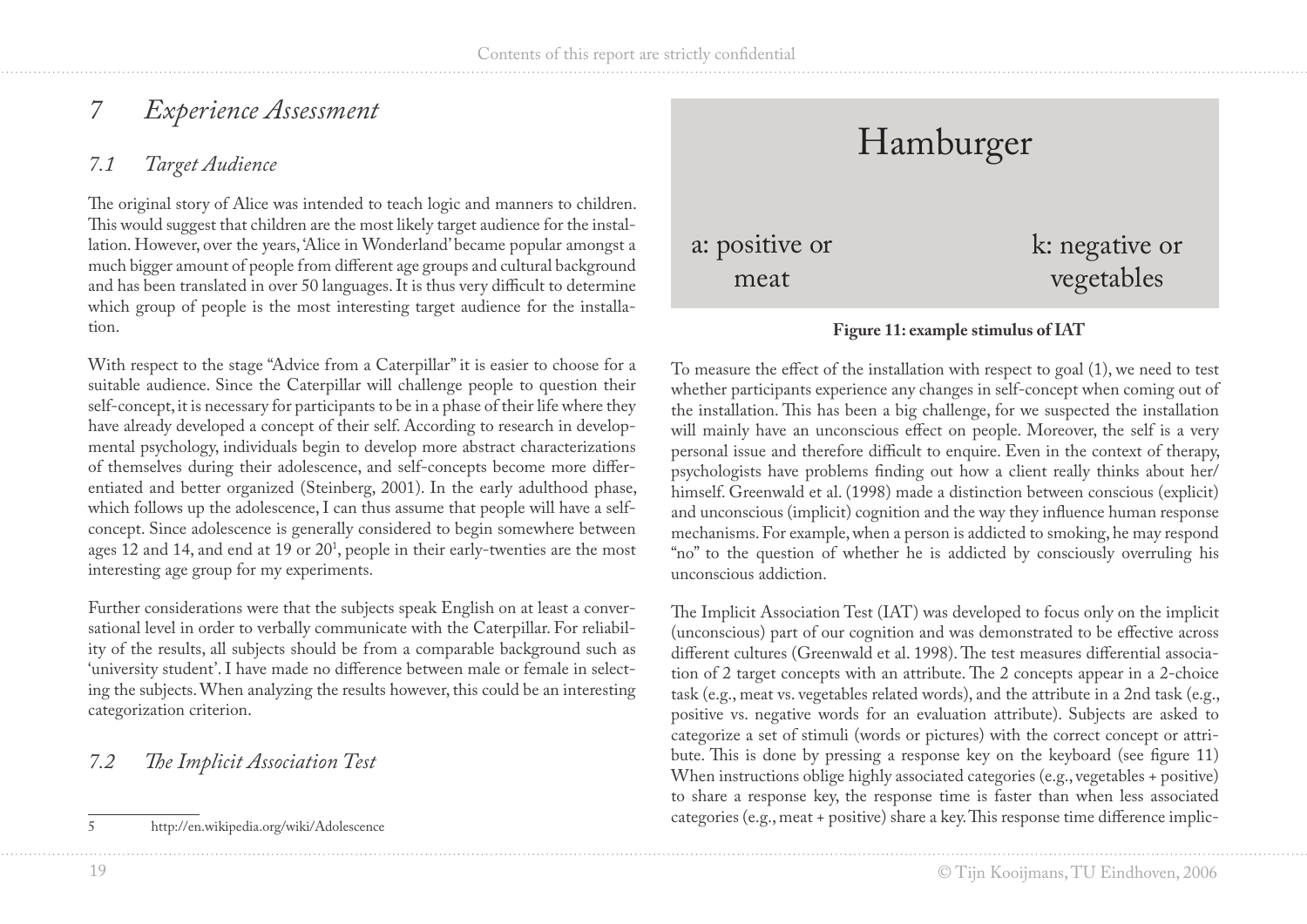itly measures differential association of the 2 concepts with the attribute.

Greenwald and Farnham (2000) developed an IAT to measure self-concept. This is a useful starting point for the participant analysis of this project. By choosing concepts that relate to the self vs. others and attributes such as positive vs. negative, it would be possible to measure someone's unconscious self-concept. An overall significant change of the subjects' self-concept when comparing before and after entering the installation would be the indicator for success of the experience.

#### *7.3 Experimental Setup*

I have conducted an experiment, which aim was to investigate if one can measure any significant difference between a subject's self-concept before and after going through the installation and having interaction with the Caterpillar. To do so, I invited 20 university students (3 arts, 5 medicine, 12 design) in accordance with the above-mentioned criteria for the target audience. For the test I used a modifiable flash-based implementation of the IAT designed by Timothy Takemoto and Jamie Pratt<sup>2</sup>. Using this platform, I prepared two different selfconcept tests based on Greenwald and Farnham's (2000) research. The two tests contain different stimuli for the attributes positive and negative. The first one uses words prescribed by Greenwald and Farnham. The second one contains words that I selected relating to confidence, such as {sure, confident, secure} vs. {unsure, unconfident, insecure}.

The basic structure of the experiment was as follows:

- Subject fills in both self-concept IATs. .
- Participant enters the installation room and interacts with the Caterpillar based on the interaction script. 2.
- Subject fills in both self-concept IATs. 3.

## *7.4 Experiment Results*

The results of the experiment are currently being processed using a within-subject analysis, and will be presented during the presentation of this project on November the 2nd, 2006.

## *7.5 Discussions*

The test-retest reliability of the self-concept IAT measure was tested  $r = .52$ , (N) = 44, p = ,0003) by Greenwald and Farnham when repeating the test with the same group of people after 8 days (on average). This could both indicate that the test is sensitive for short-term changes in ones self-concept, or that the test is not consistent with itself. The former would be a positive attribute of the test, whereas the latter would mean that my test results are not useful.

An important limitation that one should take into account when assessing the individual experience of "Advice form a Caterpillar" is that in the story, there are a number of experiences such as "falling down the rabbit hole" and "shrinking and growing" that precede this encounter. This could have a limiting effect on the unconscious impact of the experience. I am therefore looking forward to reassess the experience with the full installation in a later stadium of the ALICE project.

<sup>6</sup> Test of Unconscious Identification (TUI): http://jamiep.org/course/view.php?id=7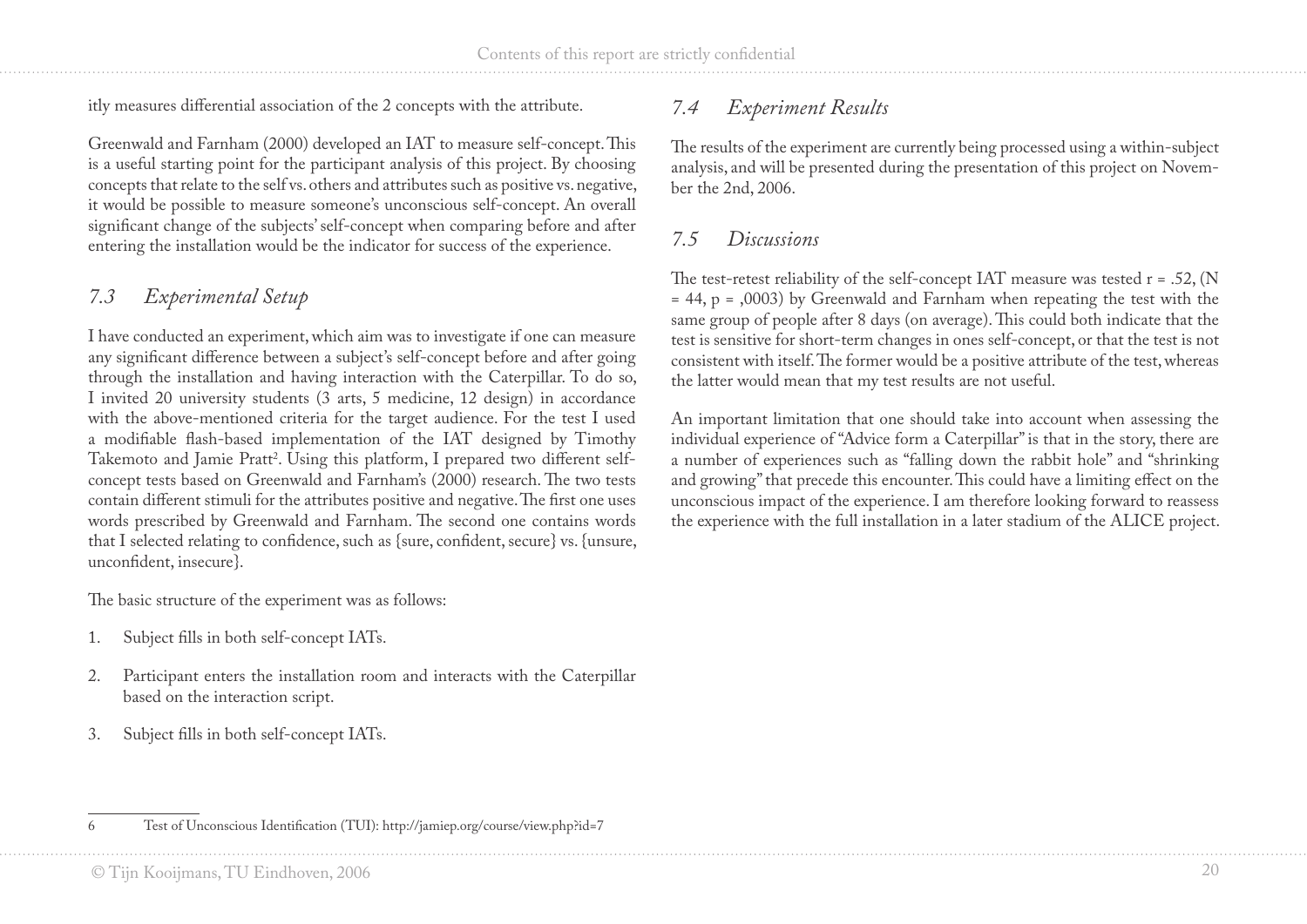# *8 Conclusion*

In this report I've discussed an application for the new field in HCI named cultural computing, based on a chapter of 'Alice in Wonderland'. It addresses the individual self-concept of Westerners through an interactive experience of Alice's encounter with the Caterpillar. I have discussed design decisions, which form the proposal for an installation offering an experience that is as consistent as possible with the original story. The Caterpillar was worked out as a robot that challenges the participant's self-concept through an interactive dialog. An experiment was conducted to assess the unconscious effect of the encounter with the Caterpillar. We are currently waiting for the results of this experiment to have an idea of its success.

# *9 Acknowledgements*

This project is in collaboration with Microsoft Research Laboratory in Cambridge, UK. I want to thank Dimitri Aliakseyeu, Hu Jun, Dirk van de Mortel, René Ahn, Bert Lonsain and Jacques Terken for their involvement as experts or discussion partners during the project. I am especially grateful to Matthias Rauterberg for his sharp advice and compelling discussions. You managed to challenge my ambitions over and over again, in both directions, throughout the project. Finally, I am indebted to Sal Bosman, Jan van Callingen and Tineke Kooijmans for their support and motivation during the project's testing and implementation phase.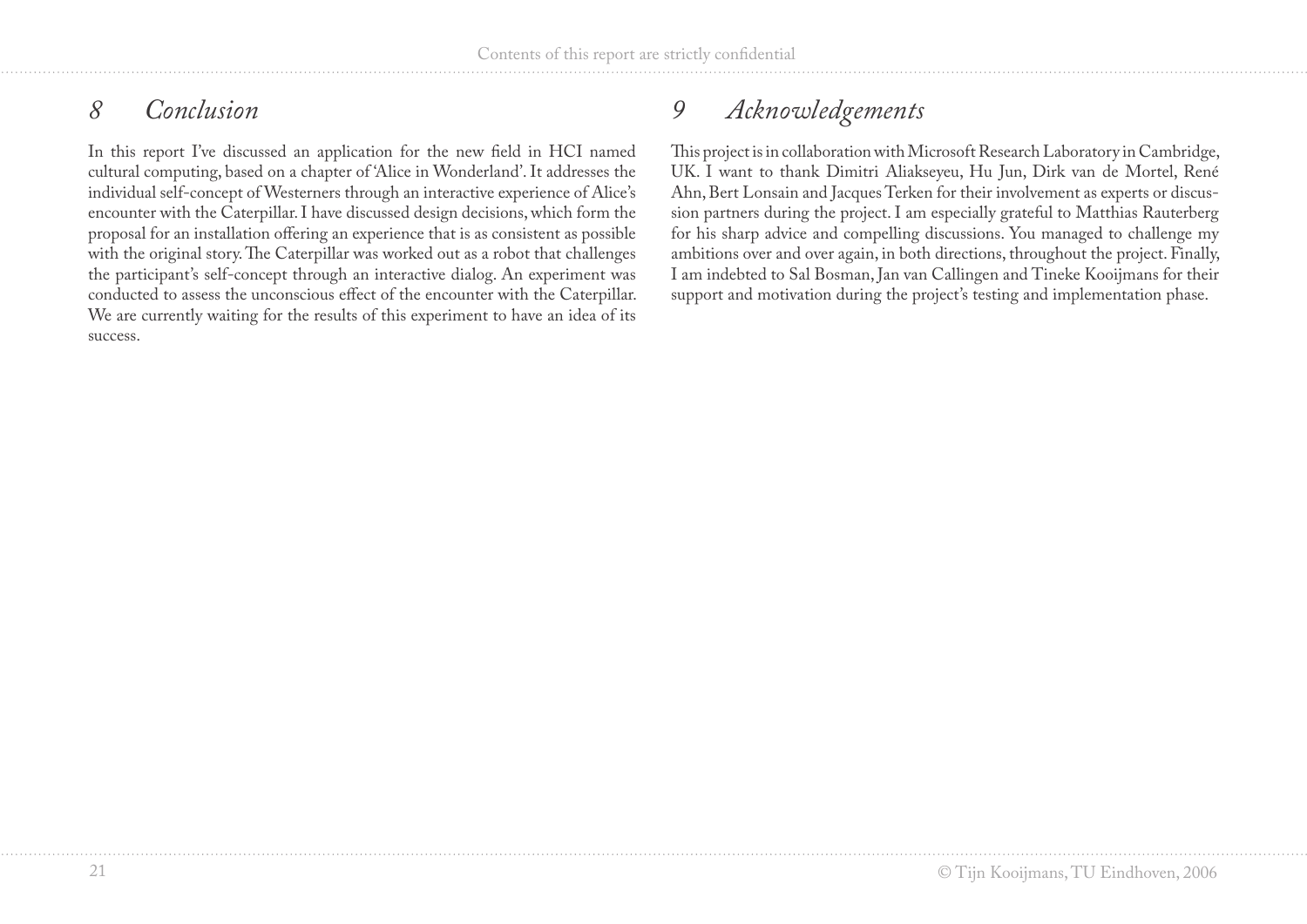# *10 References*

- Carroll, L. (1865). Alice's adventures in Wonderland. Macmillan, London.
- Dennett, D.C. (1992). The self as a center of narrative gravity. In (F. Kessel, P. Cole, & D. Johnson, eds), Self and Consciousness: Multiple Perspectives. Hillsdale, NJ: Erlbaum, 1992.
- Fogg, B.J. (2003). Persuasive Technology, Using Computers to Change What We Think and Do. Morgan Kaufmann Publishers, San Francisco, United States.
- Forman, R.K.C. (1999). What Does Mysticism Have To Teach Us? In: Models of The Self, Imprint Academic, Exeter, England, pp. 361-377.
- Francois, A. R. J. (2002). Components for immersion. In Proceedings of the IEEE International Conference on Multimedia and Expo. Lausanne, Switzerland.
- Gallagher, S., Shear, J. (Eds.) (1999). Models of the Self. Imprint Academic, Exeter, England.
- Greenwald, A. G., McGhee, D. E., & Schwartz, J. K. L. (1998). Measuring individual differences in implicit cognition: The Implicit Association Test. Journal of Personality and Social Psychology, 74, 1464-1480.
- Greenwald, A.G. and Farnham, S.D. (2000). Using the Implicit Association Test to Measure Self-Esteem and Self-concept. Journal of Personality and Social Psychology, Vol. 79, No. 6, 1022-1038.
- Heiligman D. (1996). From caterpillar to butterfly. A Let's-Read-and-Find-Out Science Book.
- Jung, C.G. (1969). Man and his Symbols. Doubleday Garden City, New York.
- Kant I. (1784). Beantwortung der Frage: Was ist Aufklärung? Berlinische

Monatschrift, vol. 2, pp. 481-494.

- Kitayama, S., Markus, H. R., Matsumoto, H., Norasakkunkit, V. (1997). Individual and Collective Processes in the Construction of the Self: Self-Enhancement in the United States and Self-Criticism in Japan, Journal of Personality and Social Psychology, Vol. 72, No. 6, pp. 1245-1267. •
- Kooijmans, T. and Rauterberg, M. (2006). Advice from a Caterpillar: an Interactive Experience about the Self, in Proceedings of 5th International Conference on Entertainment Computing (ICEC2006), Cambridge, UK. •
- Kroeber, A. L. and Kluckhohn, C. (1952). Culture: A Critical Review of Concepts and Definitions. Peabody Museum, Cambridge, Massachusetts, United States. •
- Nakatsu R., Rauterberg M. & Salem B. (2006). Forms and theories of communication: from multimedia to Kansei mediation. Multimedia Systems, Springer. •
- Nass, C. and Brave, S. (2005). Wired for Speech: How Voice Activates and Advances the Human-Computer Relationship. The MIT Press.
- Nisbett R.E., Peng K., Choi I. & Norenzayan A. (2001). Culture and Systems of Thought: Holistic Versus Analytic Cognition. Psychological Review, 108(2), 291-310.
- Ramachandran, V.S., Hirstein, W. (1999). Three Laws of Qualia: What Neurology Tells Us about the Biological Functions of Consciousness, Qualia and the Self. In: Models of The Self, Imprint Academic, Exeter, England, pp. 83-111. •
- Rahula, W. (1959). What the Buddha Taught. Grove Press, New York.
- Rauterberg, M. (2006). From Personal to Cultural Computing: how to assess a cultural experience.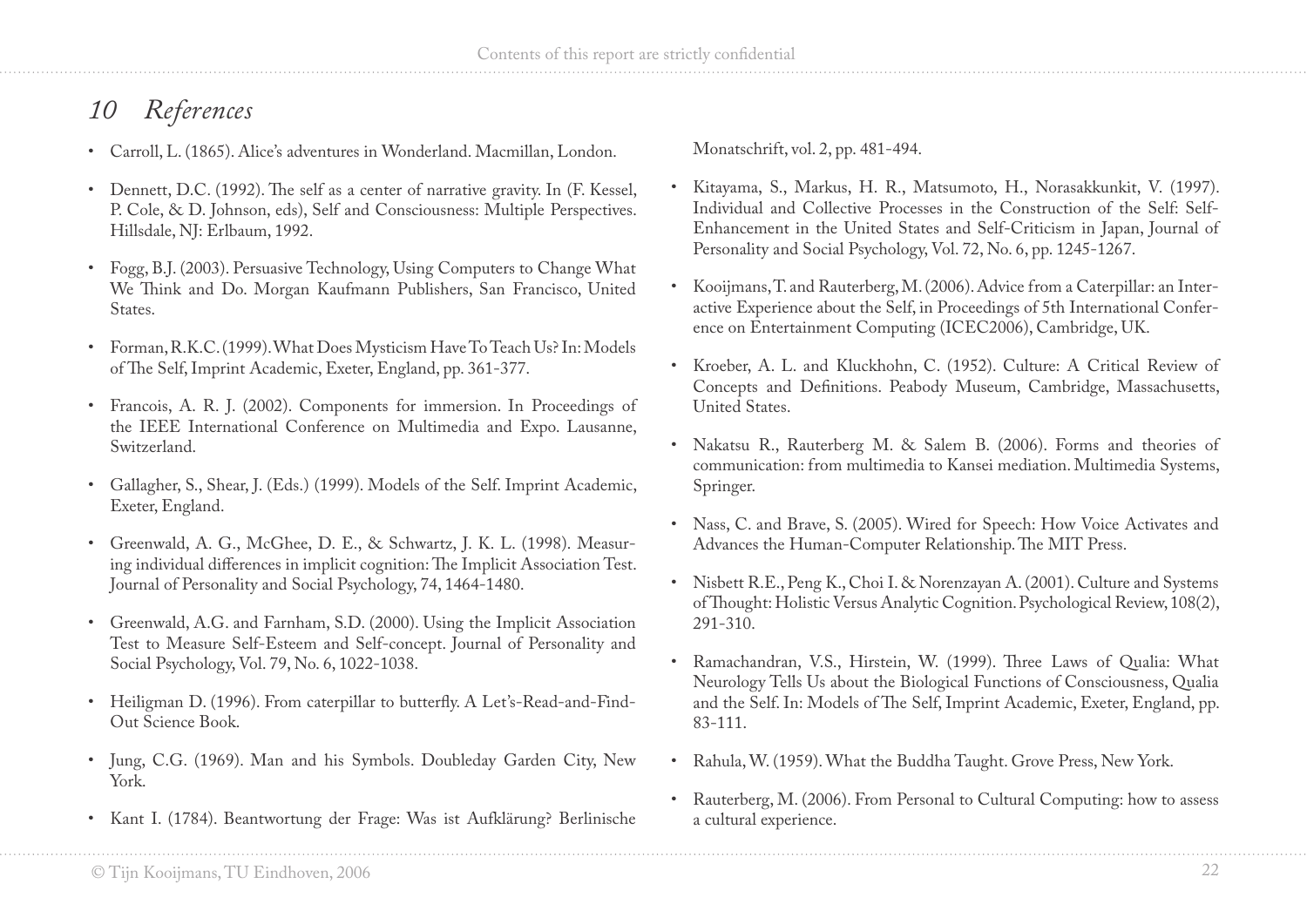- Reeves, B. and Nass, C. (1996). The Media Equation: How People treat Computers, Television, and New Media like Real People and Places. Cambridge University Press, New York, NY, USA.
- Sperber, D. (1996). Explaining Culture: a Naturalistic Approach. Cambridge, MA: Blackwell.
- Steinberg, L. T., & Morris, A. S. (2001). Adolescent development. Annual Review of Psychology, 52, 83–110.
- Tosa N., Matsuoka S., Ellis B., Ueda H. & Nakatsu R. (2005). Cultural Computing with Context-Aware Application: ZENetic Computer. Lecture Notes in Computer Science, vol. 3711, pp. 13 – 23. •
- Tu, W. (1985). Confucian Thought: Selfhood as Creative Transformation. Albany, NY: State University of New York Press.
- Weizenbaum, J. (1965). Eliza a computer program for the study of natural language communication between man and machine. Communication of the Association for Computing Machinery 9:36 45.
- Yamaoka, F., Kanda, T., Ishiguro, H., and Hagita, N. (2005). Lifelike behavior of communication robots based on developmental psychology findings. IEEE International Conference on Humanoid Robots, pp. 406--411.
- Yamaoka, F., Kanda, T., Ishiguro, H., and Hagita, N. (2006). How contingent should a communication robot be? In Proceeding of the 1st ACM SIGCHI/ SIGART Conference on Human-Robot interaction, Salt Lake City, Utah, USA. •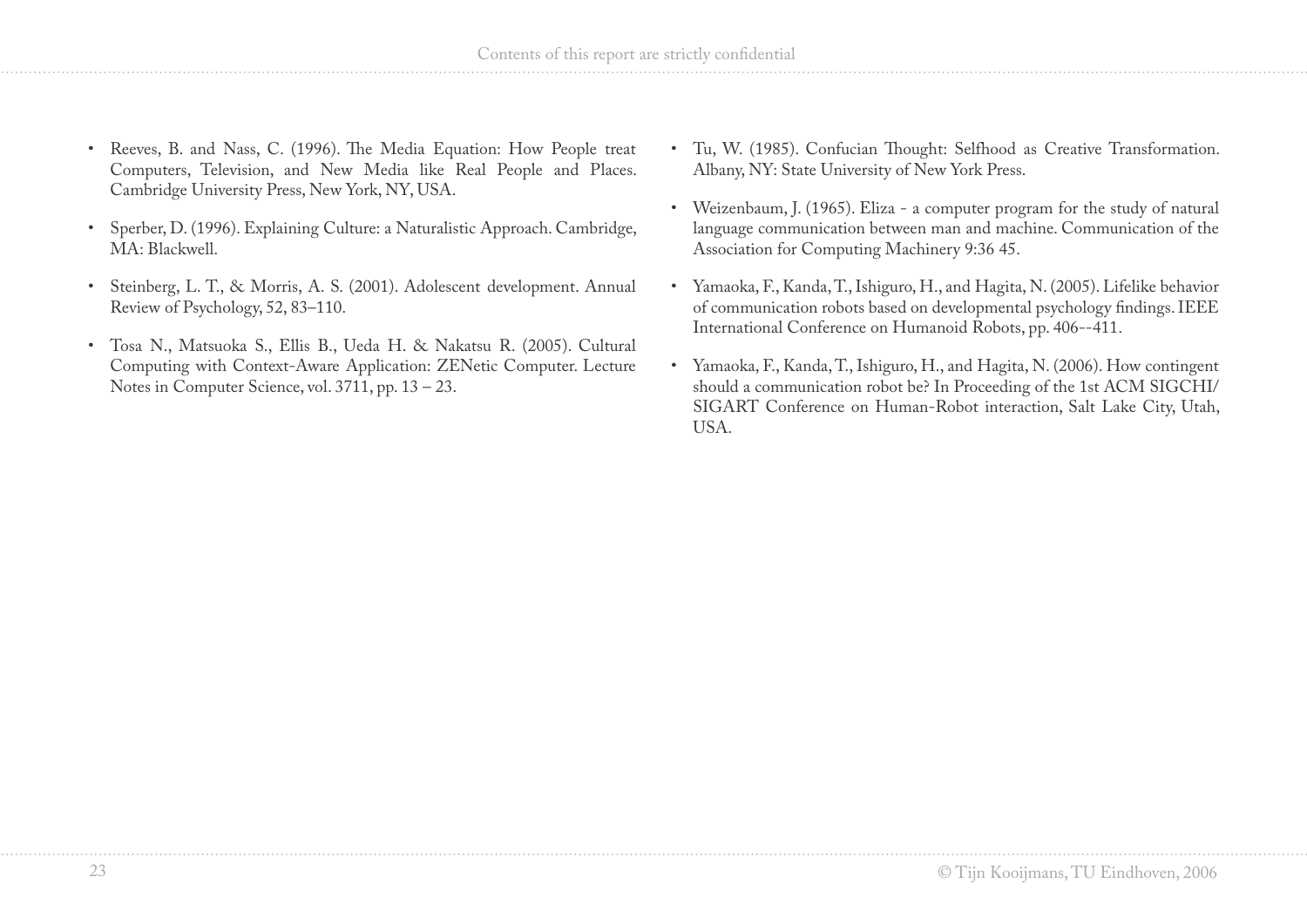# *I Contact Information Participants*

Tijn Kooijmans t.m.m.kooijmans@student.tue.nl +31 (0) 6 18472048 Available Monday-Friday

Matthias Rauterberg (Coach) g.w.m.rauterberg@tue.nl +31 (0) 40 247 5215 Available Monday-Friday

Marco Combetto (Client) Mircosoft Research, Cambridge, UK marco.combetto@microsoft.com

Hu Jun (Expert interactive animations) j.hu@tue.nl +31 (40) 247 8331 Available Monday-Friday

René Ahn (Expert embodied intelligence) r.m.c.ahn@tue.nl +31 (40) 247 5298 Available Monday-Friday

Jacques Terken (Expert speech technology) j.m.b.terken@tue.nl +31 (40) 247 5254 Available Monday - Friday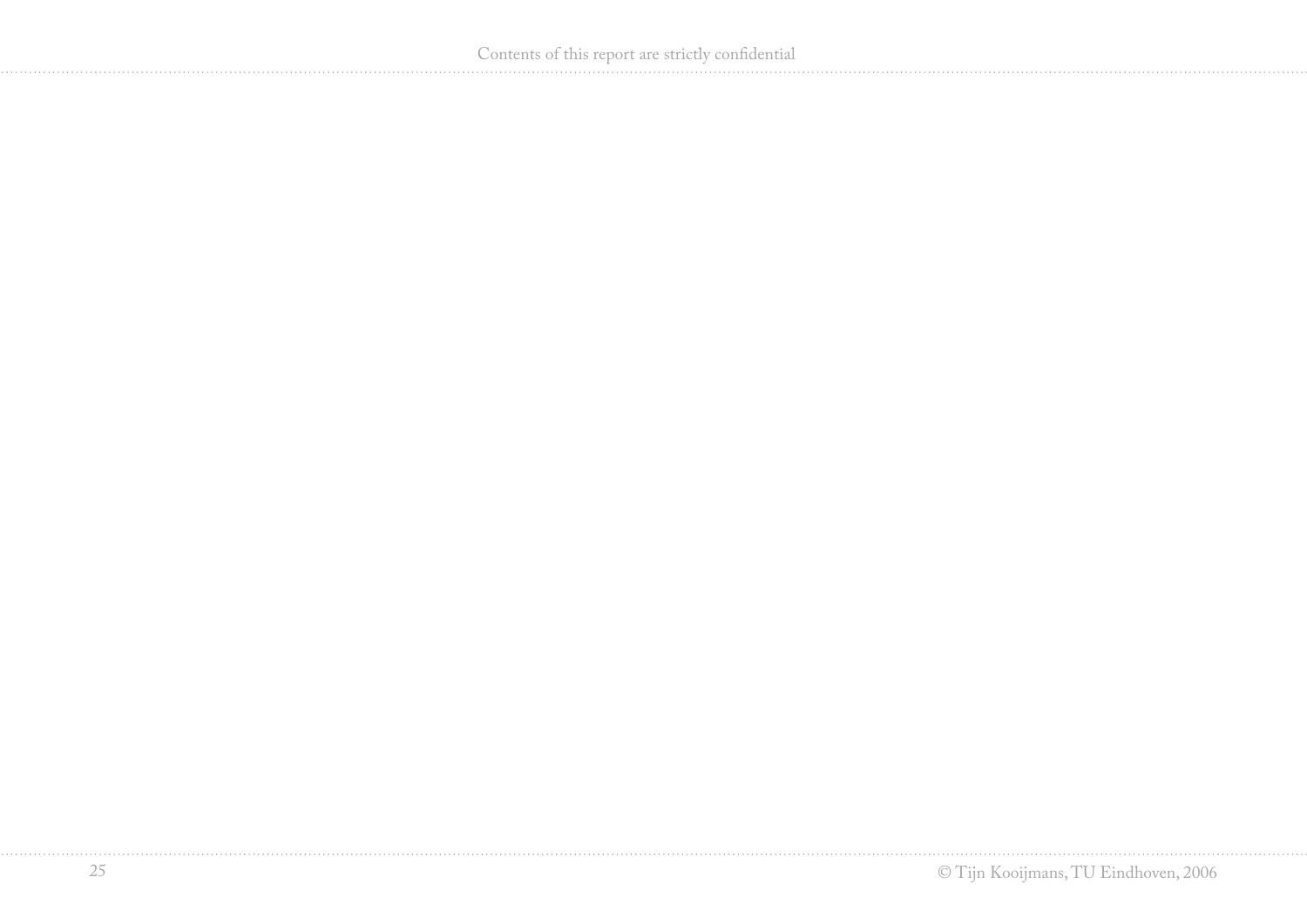#### *Interaction script Caterpillar (Event-Action model)*

| <b>State</b>     | Input                                  | <b>Event</b>                                                                                                                            | <b>Action</b>                                                                                                                                                                                                                                                                                     | <b>Output</b>                                    |
|------------------|----------------------------------------|-----------------------------------------------------------------------------------------------------------------------------------------|---------------------------------------------------------------------------------------------------------------------------------------------------------------------------------------------------------------------------------------------------------------------------------------------------|--------------------------------------------------|
| 1. Start         |                                        |                                                                                                                                         | Body turned away from user<br>Swing body segments periodically*<br>Go to state 2                                                                                                                                                                                                                  | Move Body servos                                 |
|                  |                                        |                                                                                                                                         |                                                                                                                                                                                                                                                                                                   |                                                  |
| 2. Encounter     | Distance sensor < 1m                   | User approaches caterpillar                                                                                                             | Move body towards user<br>Say "Who are you?"<br>Go to state 3                                                                                                                                                                                                                                     | Stepper Motor rotate 180°<br>Speech Synthesizer  |
|                  |                                        |                                                                                                                                         |                                                                                                                                                                                                                                                                                                   |                                                  |
| 3. Dialog part 1 | Motion sensors change                  | User move in front of caterpillar                                                                                                       | Gaze at user**                                                                                                                                                                                                                                                                                    | Move Neck and Eye servos                         |
|                  | Speech Recognizer                      | User reply contains "Who are you?"                                                                                                      | Say "Why do you ask?"                                                                                                                                                                                                                                                                             | Speech Synthesizer                               |
|                  | Speech Recognizer                      | User reply contains "You"                                                                                                               | Say "We're talking about you, not me. You, who are YOU?"                                                                                                                                                                                                                                          | Speech Synthesizer                               |
|                  | Speech Recognizer                      | User reply contains "I'm", "I am" or "Name" (1st time)                                                                                  | Say "I didn't ask for your name. Who are YOU?"                                                                                                                                                                                                                                                    | Speech Synthesizer                               |
|                  | Speech Recognizer<br>Speech Recognizer | User reply contains "I'm", "I am" or "Name"<br>User reply contains "Hello", "Hi", "Good afternoon", "Good<br>evening" or "Good morning" | Say "I didn't ask for that. Who are YOU?"<br>Say "Hello. Who are YOU?"                                                                                                                                                                                                                            | Speech Synthesizer<br>Speech Synthesizer         |
|                  | Speech Recognizer                      | Any other reply                                                                                                                         | Say "What does that mean for you? Explain YOURSELF!"                                                                                                                                                                                                                                              | Speech Synthesizer                               |
|                  | Counter                                | After 4 dialog turns                                                                                                                    | Say "Do you know yourself?"                                                                                                                                                                                                                                                                       | Speech Synthesizer                               |
|                  |                                        |                                                                                                                                         | Go to state 4                                                                                                                                                                                                                                                                                     |                                                  |
|                  |                                        |                                                                                                                                         |                                                                                                                                                                                                                                                                                                   |                                                  |
| 4. Dialog part 2 | Motion sensors change                  | User move in front of caterpillar                                                                                                       | Gaze at user**                                                                                                                                                                                                                                                                                    | Move Neck and Eye servos                         |
|                  | Speech Recognizer                      | User reply contains "You"                                                                                                               | Say "We're talking about you, not me. Do you know yourself?"                                                                                                                                                                                                                                      | Speech Synthesizer                               |
|                  | Speech Recognizer                      | User reply contains "Yes", "Of course", "Sure" or "Definitely"                                                                          | Say "Hmmm, I see, then tell me a poem or song from your<br>childhood"<br>Go to state 5                                                                                                                                                                                                            | Speech Synthesizer                               |
|                  | Speech Recognizer                      | User reply contains "No", "Maybe" or "Not"                                                                                              | Go to state 6                                                                                                                                                                                                                                                                                     |                                                  |
|                  | Speech Recognizer                      | Any other reply                                                                                                                         | Say "Just be honest. Do you know yourself?"                                                                                                                                                                                                                                                       | Speech Synthesizer                               |
|                  | Motion sensors change                  |                                                                                                                                         | Gaze at user**                                                                                                                                                                                                                                                                                    | Move Neck and Eye servos                         |
| 5. Dialog part 3 |                                        | User move in front of caterpillar                                                                                                       |                                                                                                                                                                                                                                                                                                   |                                                  |
|                  | Speech Recognizer                      | User reply longer then 10 sec                                                                                                           | "That was not said right! Are you sure you are this child?"<br>Go to state 6                                                                                                                                                                                                                      | Speech Synthesizer                               |
|                  | Speech Recognizer                      | Any other reply                                                                                                                         | Say "Then, are you sure you are this child?"<br>Go to state 6                                                                                                                                                                                                                                     | Speech Synthesizer                               |
|                  |                                        |                                                                                                                                         | Gaze at user**                                                                                                                                                                                                                                                                                    |                                                  |
| 6. Monologue     | Motion sensors change                  | User move in front of caterpillar                                                                                                       |                                                                                                                                                                                                                                                                                                   | Move Neck and Eye servos                         |
|                  |                                        |                                                                                                                                         | Say "Listen to me, I will tell you something important. I am a<br>Caterpillar as you can see. One day, I will turn into a Chrysalis.<br>And then into the most beautiful butterfly! Why would I worry<br>about who I am right now? Why would you? So, do you want to<br>change?"<br>Go to state 7 | Speech Synthesizer                               |
|                  |                                        |                                                                                                                                         |                                                                                                                                                                                                                                                                                                   |                                                  |
| 7. Dialog part 4 | Motion sensors change                  | User move in front of caterpillar                                                                                                       | Gaze at user**                                                                                                                                                                                                                                                                                    | Move Neck and Eye servos                         |
|                  | Speech Recognizer                      | User reply contains "You"                                                                                                               | Say "We're talking about you, not me. Do you want to change?"                                                                                                                                                                                                                                     | Speech Synthesizer                               |
|                  | Speech Recognizer                      | Any other reply                                                                                                                         | Say "Well, you'll get used to it in time. Have a nice day!"<br>Move body away from user<br>Go to state 8                                                                                                                                                                                          | Speech Synthesizer<br>Stepper Motor rotate -180° |
|                  |                                        |                                                                                                                                         |                                                                                                                                                                                                                                                                                                   |                                                  |
| 8. Epiloque      | Motion sensors change                  | User move away from caterpillar                                                                                                         | Move body towards user**                                                                                                                                                                                                                                                                          | Stepper Motor rotate 180°                        |